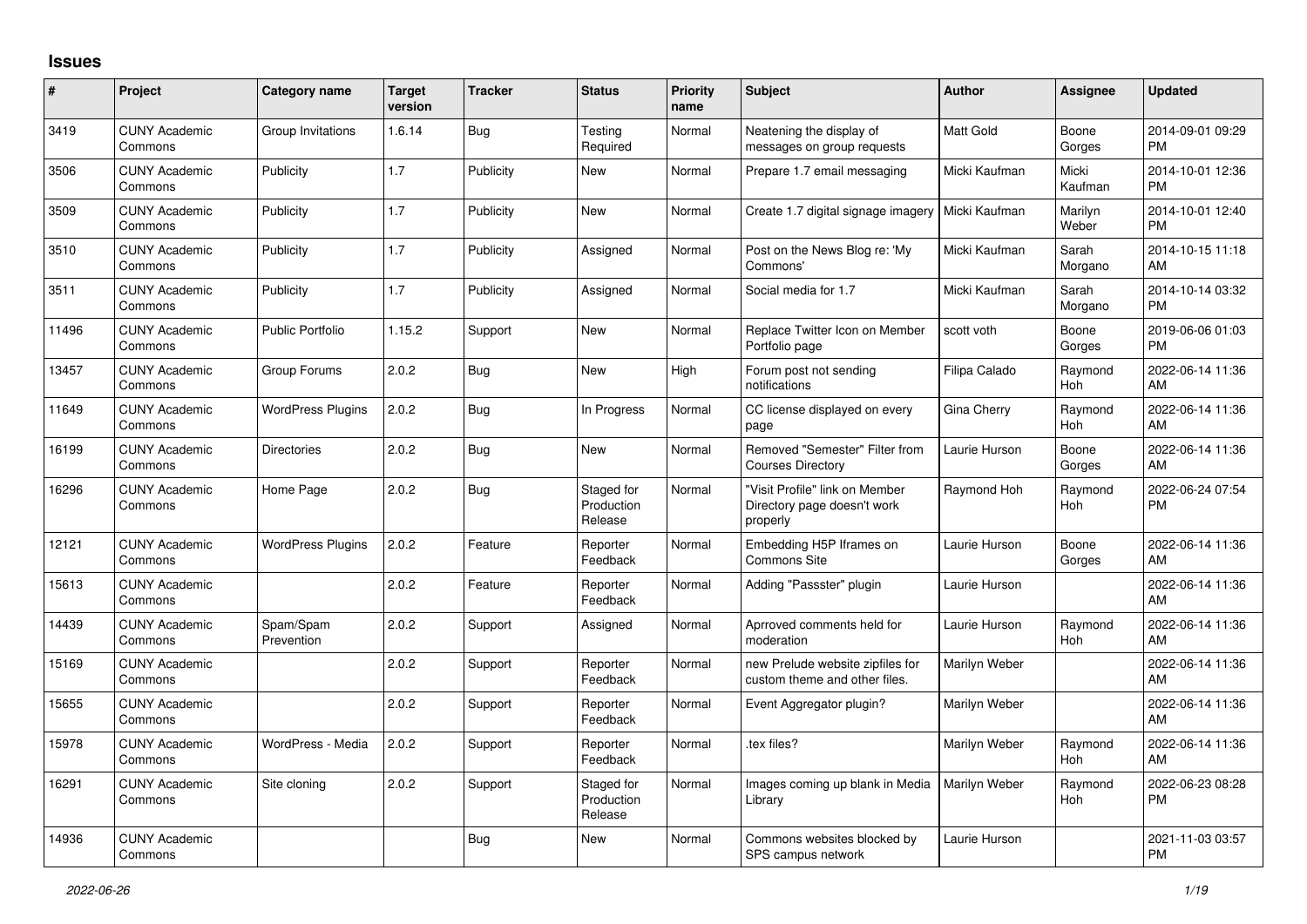| #     | Project                                                                 | Category name            | <b>Target</b><br>version | Tracker    | <b>Status</b>        | <b>Priority</b><br>name | <b>Subject</b>                                                         | <b>Author</b>           | <b>Assignee</b>       | <b>Updated</b>                |
|-------|-------------------------------------------------------------------------|--------------------------|--------------------------|------------|----------------------|-------------------------|------------------------------------------------------------------------|-------------------------|-----------------------|-------------------------------|
| 14940 | <b>CUNY Academic</b><br>Commons                                         |                          |                          | <b>Bug</b> | <b>New</b>           | Normal                  | Discrepancy between Commons<br>profile "sites" and actual # of sites   | Laurie Hurson           |                       | 2021-11-08 11:09<br>AM        |
| 15757 | <b>CUNY Academic</b><br>Commons                                         |                          |                          | <b>Bug</b> | <b>New</b>           | Normal                  | Members # do not match                                                 | Laurie Hurson           |                       | 2022-03-30 04:52<br><b>PM</b> |
| 2576  | <b>NYCDH Community</b><br>Site                                          |                          |                          | Bug        | Hold                 | Low                     | Test Next Button in Javascript<br><b>Tutorial Under Activities</b>     | <b>Mark Newton</b>      | Alex Gil              | 2013-05-18 02:55<br><b>PM</b> |
| 2618  | <b>NYCDH Community</b><br>Site                                          |                          |                          | <b>Bug</b> | Assigned             | Low                     | Mark blogs as spam when created   Matt Gold<br>by users marked as spam |                         | Boone<br>Gorges       | 2013-06-09 11:38<br><b>PM</b> |
| 8992  | <b>NYCDH Community</b><br>Site                                          |                          |                          | Bug        | Assigned             | Normal                  | Multiple RBE error reports                                             | Matt Gold               | Raymond<br>Hoh        | 2017-12-11 05:43<br><b>PM</b> |
| 14792 | <b>CUNY Academic</b><br>Commons                                         |                          |                          | <b>Bug</b> | New                  | Normal                  | Inconsistent email notifications<br>from gravity forms                 | Raffi<br>Khatchadourian |                       | 2021-10-04 01:50<br><b>PM</b> |
| 15516 | <b>CUNY Academic</b><br>Commons                                         | <b>WordPress Plugins</b> |                          | Bug        | Reporter<br>Feedback | Normal                  | Can't publish or save draft of post<br>on wordpress.com                | Raffi<br>Khatchadourian | Raymond<br>Hoh        | 2022-03-02 05:52<br><b>PM</b> |
| 16294 | <b>CUNY Academic</b><br>Commons                                         |                          |                          | <b>Bug</b> | <b>New</b>           | Urgent                  | CAC is down                                                            | Raffi<br>Khatchadourian |                       | 2022-06-24 02:36<br><b>PM</b> |
| 14908 | <b>CUNY Academic</b><br>Commons                                         | Performance              |                          | <b>Bug</b> | New                  | Normal                  | Stale object cache on cdev                                             | Raymond Hoh             | Boone<br>Gorges       | 2021-12-07 09:45<br>AM        |
| 16177 | <b>CUNY Academic</b><br>Commons                                         | Reply By Email           |                          | <b>Bug</b> | <b>New</b>           | Normal                  | Switch to Inbound mode for RBE                                         | Raymond Hoh             | Raymond<br><b>Hoh</b> | 2022-05-30 04:32<br><b>PM</b> |
| 16255 | <b>CUNY Academic</b><br>Commons                                         | WordPress (misc)         |                          | <b>Bug</b> | <b>New</b>           | Normal                  | Need to define 'MULTISITE'<br>constant in wp-config.php                | Raymond Hoh             |                       | 2022-06-19 09:31<br>AM        |
| 16245 | <b>CUNY Academic</b><br>Commons                                         | WordPress (misc)         |                          | Bug        | Reporter<br>Feedback | Normal                  | Save Button missing on<br>WordPress Profile page                       | scott voth              | Raymond<br>Hoh        | 2022-06-16 03:09<br><b>PM</b> |
| 11968 | JustPublics@365<br>MediaCamp                                            |                          |                          | Feature    | <b>New</b>           | Normal                  | Nanoscience Retractable Display<br>Unit                                | Donald Cherry           | Bonnie<br>Eissner     | 2021-02-19 08:50<br>AM        |
| 12062 | AD/O365 Transition<br>from NonMatric to<br><b>Matriculated Students</b> |                          |                          | Feature    | In Progress          | Normal                  | create solution and console<br>project                                 | Emilio Rodriguez        | Emilio<br>Rodriguez   | 2019-11-12 03:56<br><b>PM</b> |
| 2571  | <b>NYCDH Community</b><br>Site                                          |                          |                          | Feature    | Assigned             | Normal                  | Add Google custom search box to   Mark Newton<br>homepage              |                         | Raymond<br>Hoh        | 2013-05-18 07:49<br><b>PM</b> |
| 2573  | <b>NYCDH Community</b><br>Site                                          |                          |                          | Feature    | Reporter<br>Feedback | Normal                  | Add dh nyc twitter list feed to site                                   | <b>Mark Newton</b>      | Matt Gold             | 2013-05-16 11:42<br><b>PM</b> |
| 2574  | <b>NYCDH Community</b><br>Site                                          |                          |                          | Feature    | Assigned             | Normal                  | Add Way to Upload Files to<br>Groups                                   | Mark Newton             | Raymond<br><b>Hoh</b> | 2013-05-18 07:46<br><b>PM</b> |
| 2577  | <b>NYCDH Community</b><br>Site                                          |                          |                          | Feature    | Assigned             | Low                     | Investigate Potential to Add Links<br>to the Forum                     | <b>Mark Newton</b>      | Alex Gil              | 2013-05-16 09:40<br><b>PM</b> |
| 16290 | <b>CUNY Academic</b><br>Commons                                         |                          |                          | Feature    | Reporter<br>Feedback | Normal                  | Add Table Of Contents Block<br>plug-in                                 | Raffi<br>Khatchadourian |                       | 2022-06-24 10:26<br>AM        |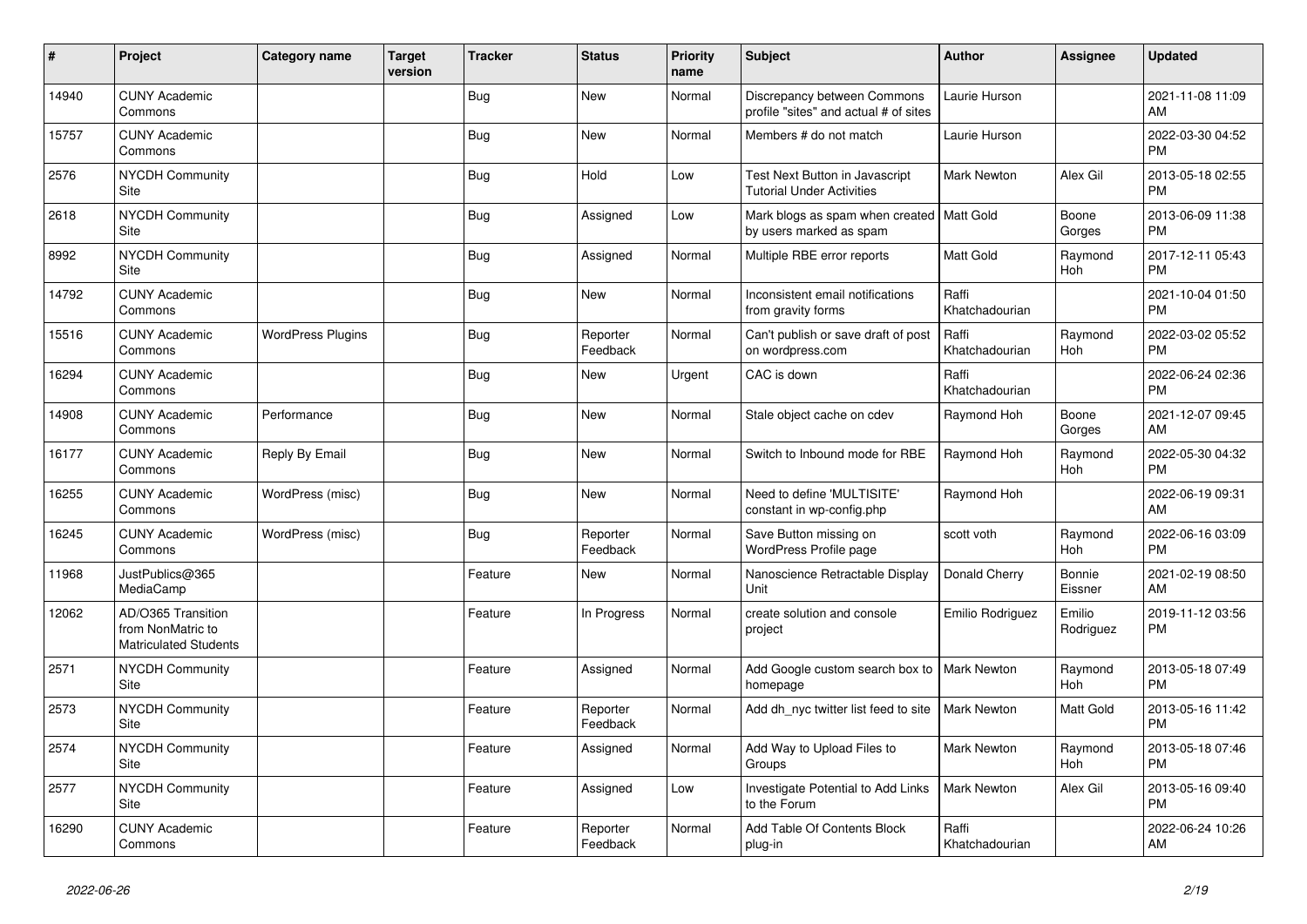| #     | Project                         | <b>Category name</b>           | Target<br>version | <b>Tracker</b> | <b>Status</b>        | <b>Priority</b><br>name | <b>Subject</b>                                                                            | <b>Author</b>           | Assignee        | <b>Updated</b>                |
|-------|---------------------------------|--------------------------------|-------------------|----------------|----------------------|-------------------------|-------------------------------------------------------------------------------------------|-------------------------|-----------------|-------------------------------|
| 14784 | <b>CUNY Academic</b><br>Commons |                                |                   | Support        | Reporter<br>Feedback | Normal                  | User report of logo problem when<br>using Customizer theme                                | Marilyn Weber           |                 | 2021-09-17 10:25<br>AM        |
| 15045 | <b>CUNY Academic</b><br>Commons |                                |                   | Support        | New                  | Normal                  | no result for KCeL in the search<br>box on the commons                                    | Marilyn Weber           |                 | 2021-12-10 11:29<br>AM        |
| 15260 | <b>CUNY Academic</b><br>Commons |                                |                   | Support        | Reporter<br>Feedback | Normal                  | Diacritical markings   European<br><b>Stages</b>                                          | Marilyn Weber           |                 | 2022-02-04 08:16<br>AM        |
| 15370 | <b>CUNY Academic</b><br>Commons |                                |                   | Support        | Reporter<br>Feedback | Normal                  | All-in-One Event Calendar?                                                                | Marilyn Weber           |                 | 2022-02-17 11:03<br>AM        |
| 15565 | <b>CUNY Academic</b><br>Commons |                                |                   | Support        | <b>New</b>           | Normal                  | Events - send updates to an email<br>listserv                                             | Marilyn Weber           |                 | 2022-03-10 01:06<br><b>PM</b> |
| 15685 | <b>CUNY Academic</b><br>Commons |                                |                   | Support        | New                  | High                    | problem with chrome?                                                                      | Marilyn Weber           |                 | 2022-04-25 03:40<br><b>PM</b> |
| 16099 | <b>CUNY Academic</b><br>Commons |                                |                   | Support        | Reporter<br>Feedback | Normal                  | request for Newsletter Glue                                                               | Marilyn Weber           |                 | 2022-05-13 12:14<br><b>PM</b> |
| 16110 | <b>CUNY Academic</b><br>Commons |                                |                   | Support        | Reporter<br>Feedback | Normal                  | remove Creative Commons<br>license from pages?                                            | Marilyn Weber           | Raymond<br>Hoh  | 2022-05-17 06:11<br><b>PM</b> |
| 15767 | <b>CUNY Academic</b><br>Commons | WordPress (misc)               |                   | Support        | New                  | Normal                  | Site loading slowly                                                                       | scott voth              | Boone<br>Gorges | 2022-04-04 08:56<br><b>PM</b> |
| 13891 | <b>CUNY Academic</b><br>Commons | Internal Tools and<br>Workflow | 2.1.0             | Feature        | New                  | Normal                  | Migrate automated linting to<br>GitHub Actions                                            | <b>Boone Gorges</b>     | Jeremy Felt     | 2022-05-26 10:45<br>AM        |
| 15194 | <b>CUNY Academic</b><br>Commons | Internal Tools and<br>Workflow | 2.1.0             | Feature        | New                  | Normal                  | PHPCS sniff for un-restored<br>switch_to_blog() calls                                     | Boone Gorges            | Jeremy Felt     | 2022-05-26 10:45<br>AM        |
| 15883 | <b>CUNY Academic</b><br>Commons |                                | 2.1.0             | Feature        | <b>New</b>           | Normal                  | Release BPGES update                                                                      | Boone Gorges            | Boone<br>Gorges | 2022-05-26 10:39<br>AM        |
| 13946 | <b>CUNY Academic</b><br>Commons | <b>WordPress Plugins</b>       | 2.1.0             | Support        | Assigned             | Normal                  | Custom Embed handler For<br>OneDrive files                                                | scott voth              | Raymond<br>Hoh  | 2022-05-26 10:46<br>AM        |
| 10439 | <b>CUNY Academic</b><br>Commons | Design                         | 2.1.0             | Design/UX      | New                  | Normal                  | <b>Create Style Guide for Commons</b>                                                     | Sonja Leix              | Sara Cannon     | 2022-06-23 06:20<br><b>PM</b> |
| 4388  | <b>CUNY Academic</b><br>Commons | WordPress (misc)               | Future<br>release | <b>Bug</b>     | Assigned             | Normal                  | Repeated request for<br>authentication.                                                   | Alice.Lynn<br>McMichael | Raymond<br>Hoh  | 2015-08-11 07:35<br><b>PM</b> |
| 5488  | <b>CUNY Academic</b><br>Commons | Social Paper                   | Future<br>release | <b>Bug</b>     | New                  | Normal                  | Add a "last edited by" field to<br>Social Paper group directories                         | <b>Boone Gorges</b>     |                 | 2016-04-21 10:05<br><b>PM</b> |
| 6749  | <b>CUNY Academic</b><br>Commons | Events                         | Future<br>release | <b>Bug</b>     | New                  | Low                     | BPEO iCal request can trigger<br>very large number of DB queries                          | <b>Boone Gorges</b>     | Raymond<br>Hoh  | 2016-11-15 10:09<br>PM        |
| 7022  | <b>CUNY Academic</b><br>Commons | Announcements                  | Future<br>release | <b>Bug</b>     | New                  | Normal                  | Sitewide announcements should<br>be displayed on, and dismissable<br>from, mapped domains | <b>Boone Gorges</b>     | Boone<br>Gorges | 2018-03-22 10:18<br>AM        |
| 7663  | <b>CUNY Academic</b><br>Commons | Social Paper                   | Future<br>release | Bug            | New                  | Normal                  | Social Paper notifications not<br>formatted correctly on secondary<br>sites               | Boone Gorges            | Boone<br>Gorges | 2018-04-16 03:52<br><b>PM</b> |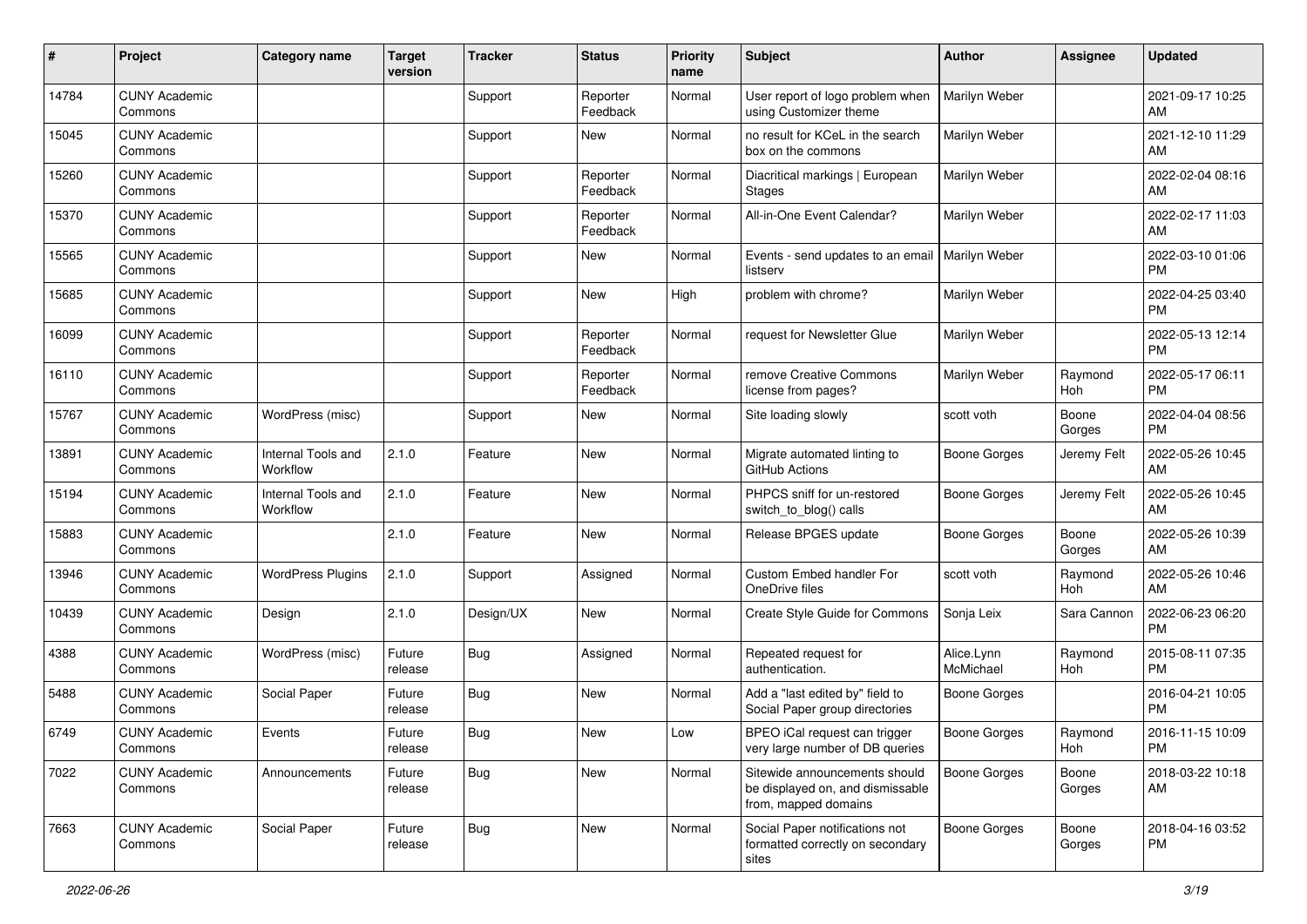| #     | Project                         | <b>Category name</b>       | <b>Target</b><br>version | <b>Tracker</b> | <b>Status</b>        | <b>Priority</b><br>name | <b>Subject</b>                                                                                               | Author              | <b>Assignee</b>     | <b>Updated</b>                |
|-------|---------------------------------|----------------------------|--------------------------|----------------|----------------------|-------------------------|--------------------------------------------------------------------------------------------------------------|---------------------|---------------------|-------------------------------|
| 9926  | <b>CUNY Academic</b><br>Commons | <b>WordPress Plugins</b>   | Future<br>release        | Bug            | New                  | Normal                  | twitter-mentions-as-comments<br>cron jobs can run long                                                       | <b>Boone Gorges</b> | Boone<br>Gorges     | 2018-10-24 12:34<br>PМ        |
| 11024 | <b>CUNY Academic</b><br>Commons | WordPress (misc)           | Future<br>release        | Bug            | New                  | Normal                  | Subsites should not show "you<br>should update your .htaccess<br>now" notice after permalink<br>setting save | <b>Boone Gorges</b> |                     | 2019-01-28 01:35<br><b>PM</b> |
| 11392 | <b>CUNY Academic</b><br>Commons |                            | Future<br>release        | <b>Bug</b>     | <b>New</b>           | Normal                  | Migrate users away from<br><b>StatPress</b>                                                                  | <b>Boone Gorges</b> |                     | 2019-04-23 03:53<br><b>PM</b> |
| 13331 | <b>CUNY Academic</b><br>Commons | Site cloning               | Future<br>release        | Bug            | New                  | Normal                  | Combine Site Template and<br>Clone operations                                                                | Boone Gorges        | Jeremy Felt         | 2021-11-19 12:39<br><b>PM</b> |
| 14987 | <b>CUNY Academic</b><br>Commons | <b>WordPress Plugins</b>   | Future<br>release        | Bug            | New                  | Normal                  | Elementor update causes<br>database freeze-up                                                                | <b>Boone Gorges</b> | Boone<br>Gorges     | 2021-11-29 12:02<br><b>PM</b> |
| 6755  | <b>CUNY Academic</b><br>Commons | WordPress (misc)           | Future<br>release        | Bug            | New                  | Normal                  | Cannot Deactivate Plugin                                                                                     | Laura Kane          |                     | 2016-11-16 01:12<br><b>PM</b> |
| 9289  | <b>CUNY Academic</b><br>Commons | <b>WordPress Plugins</b>   | Future<br>release        | Bug            | Reporter<br>Feedback | Normal                  | Email Users Plugin                                                                                           | Laurie Hurson       | Boone<br>Gorges     | 2018-10-24 12:34<br><b>PM</b> |
| 5268  | <b>CUNY Academic</b><br>Commons | Group Forums               | Future<br>release        | Bug            | Assigned             | Normal                  | Long-time to post to multiple<br>groups                                                                      | Luke Waltzer        | Daniel Jones        | 2016-09-07 06:31<br><b>PM</b> |
| 6356  | <b>CUNY Academic</b><br>Commons | <b>WordPress Plugins</b>   | Future<br>release        | <b>Bug</b>     | Reporter<br>Feedback | Low                     | Should Subscribe2 be<br>deprecated?                                                                          | Luke Waltzer        |                     | 2017-03-20 12:20<br><b>PM</b> |
| 7981  | <b>CUNY Academic</b><br>Commons | Social Paper               | Future<br>release        | <b>Bug</b>     | New                  | Normal                  | Social Paper comments should<br>not go to spam                                                               | <b>Luke Waltzer</b> | Boone<br>Gorges     | 2018-04-16 03:52<br><b>PM</b> |
| 5282  | <b>CUNY Academic</b><br>Commons | Social Paper               | Future<br>release        | Bug            | New                  | Normal                  | Replying via email directs to<br>paper but not individual comment.                                           | Marilyn Weber       | Raymond<br>Hoh      | 2016-03-02 01:48<br><b>PM</b> |
| 9835  | <b>CUNY Academic</b><br>Commons | Group Forums               | Future<br>release        | Bug            | Assigned             | Normal                  | add a "like" function?                                                                                       | Marilyn Weber       | <b>Erik Trainer</b> | 2018-06-05 01:49<br><b>PM</b> |
| 11971 | <b>CUNY Academic</b><br>Commons | <b>Email Notifications</b> | Future<br>release        | <b>Bug</b>     | Reporter<br>Feedback | Low                     | Pictures obscured in emailed post<br>notifications                                                           | Marilyn Weber       | Raymond<br>Hoh      | 2019-11-21 01:14<br><b>PM</b> |
| 4661  | <b>CUNY Academic</b><br>Commons | User Experience            | Future<br>release        | <b>Bug</b>     | Assigned             | Normal                  | Simplify Events text                                                                                         | Matt Gold           | Samantha<br>Raddatz | 2015-10-02 09:06<br><b>PM</b> |
| 5691  | <b>CUNY Academic</b><br>Commons | Blogs (BuddyPress)         | Future<br>release        | <b>Bug</b>     | Assigned             | High                    | Differing numbers on Sites display                                                                           | <b>Matt Gold</b>    | Raymond<br>Hoh      | 2016-06-13 01:37<br><b>PM</b> |
| 2167  | <b>CUNY Academic</b><br>Commons | WordPress (misc)           | Future<br>release        | <b>Bug</b>     | Assigned             | Normal                  | CAC-Livestream Plugin Issues                                                                                 | Michael Smith       | Dominic<br>Giglio   | 2015-01-02 03:06<br><b>PM</b> |
| 8675  | <b>CUNY Academic</b><br>Commons | User Onboarding            | Future<br>release        | Bug            | Reporter<br>Feedback | Low                     | Add new User search screen calls<br>for the input of email address but<br>doesn't work with one              | Paul Hebert         | Boone<br>Gorges     | 2017-10-11 11:17<br>AM        |
| 3691  | <b>CUNY Academic</b><br>Commons | <b>WordPress Plugins</b>   | Future<br>release        | Bug            | New                  | Normal                  | <b>WPMU Domain Mapping</b><br>Debugging on cdev                                                              | Raymond Hoh         | Matt Gold           | 2014-12-12 09:04<br>AM        |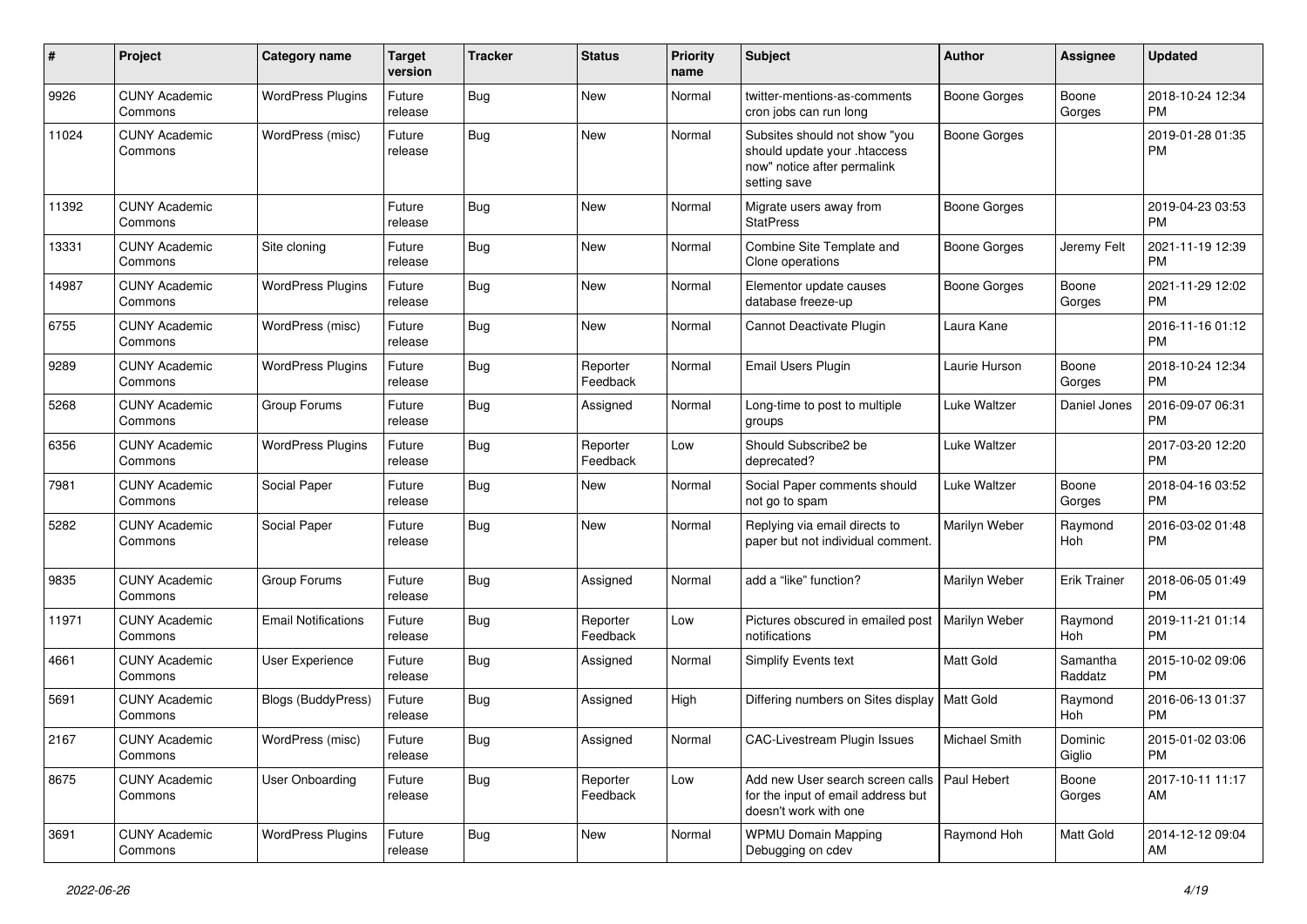| $\#$  | Project                         | <b>Category name</b>     | <b>Target</b><br>version | <b>Tracker</b> | <b>Status</b> | <b>Priority</b><br>name | <b>Subject</b>                                            | Author              | <b>Assignee</b>       | <b>Updated</b>                |
|-------|---------------------------------|--------------------------|--------------------------|----------------|---------------|-------------------------|-----------------------------------------------------------|---------------------|-----------------------|-------------------------------|
| 3939  | <b>CUNY Academic</b><br>Commons | <b>WordPress Plugins</b> | Future<br>release        | <b>Bug</b>     | Hold          | Normal                  | Activity stream support for<br>Co-Authors Plus plugin     | Raymond Hoh         | Raymond<br><b>Hoh</b> | 2015-11-09 06:13<br><b>PM</b> |
| 11243 | <b>CUNY Academic</b><br>Commons | BuddyPress (misc)        | Future<br>release        | Bug            | New           | Normal                  | Audit bp-custom.php                                       | Raymond Hoh         | Raymond<br><b>Hoh</b> | 2022-04-26 11:59<br>AM        |
| 14496 | <b>CUNY Academic</b><br>Commons | Domain Mapping           | Future<br>release        | <b>Bug</b>     | <b>New</b>    | Normal                  | Mapped domain SSO uses<br>third-party cookies             | Raymond Hoh         | Raymond<br>Hoh        | 2021-05-24 04:03<br><b>PM</b> |
| 4438  | <b>CUNY Academic</b><br>Commons | Events                   | Future<br>release        | <b>Bug</b>     | Assigned      | Normal                  | Events Calendar - Export<br><b>Recurring Events</b>       | scott voth          | Daniel Jones          | 2016-05-23 04:25<br><b>PM</b> |
| 4535  | <b>CUNY Academic</b><br>Commons | My Commons               | Future<br>release        | Bug            | <b>New</b>    | Low                     | My Commons filter issue                                   | scott voth          | Raymond<br><b>Hoh</b> | 2015-09-01 11:17<br>AM        |
| 5827  | <b>CUNY Academic</b><br>Commons | <b>Public Portfolio</b>  | Future<br>release        | <b>Bug</b>     | Assigned      | Normal                  | Academic Interests square<br>bracket links not working    | scott voth          | Chris Stein           | 2016-08-11 11:59<br><b>PM</b> |
| 12573 | <b>CUNY Academic</b><br>Commons | <b>WordPress Plugins</b> | Future<br>release        | <b>Bug</b>     | <b>New</b>    | Normal                  | <b>CommentPress Core Issues</b>                           | scott voth          |                       | 2020-03-24 04:32<br><b>PM</b> |
| 14113 | <b>CUNY Academic</b><br>Commons | WordPress (misc)         | Future<br>release        | <b>Bug</b>     | Hold          | Normal                  | Block Editor Not Working on this<br>page - Json error     | scott voth          | Boone<br>Gorges       | 2021-03-05 11:01<br>AM        |
| 308   | <b>CUNY Academic</b><br>Commons | Registration             | Future<br>release        | Feature        | <b>New</b>    | Normal                  | Group recommendations for<br>signup process               | Boone Gorges        | Samantha<br>Raddatz   | 2015-11-09 05:07<br><b>PM</b> |
| 618   | <b>CUNY Academic</b><br>Commons | <b>BuddyPress Docs</b>   | Future<br>release        | Feature        | Assigned      | Normal                  | BuddyPress Docs: export formats                           | <b>Boone Gorges</b> | Boone<br>Gorges       | 2015-11-09 05:38<br><b>PM</b> |
| 1165  | <b>CUNY Academic</b><br>Commons | <b>Email Invitations</b> | Future<br>release        | Feature        | Assigned      | Low                     | Allow saved lists of invitees under<br>Send Invites       | Boone Gorges        | Boone<br>Gorges       | 2015-11-09 06:03<br><b>PM</b> |
| 1166  | <b>CUNY Academic</b><br>Commons | <b>Email Invitations</b> | Future<br>release        | Feature        | <b>New</b>    | Low                     | Better organizational tools for<br>Sent Invites           | Boone Gorges        | Boone<br>Gorges       | 2015-11-09 06:02<br><b>PM</b> |
| 1167  | <b>CUNY Academic</b><br>Commons | <b>Email Invitations</b> | Future<br>release        | Feature        | <b>New</b>    | Low                     | Allow email invitations to be<br>resent                   | Boone Gorges        | Boone<br>Gorges       | 2015-11-12 12:53<br>AM        |
| 1417  | <b>CUNY Academic</b><br>Commons | <b>BuddyPress Docs</b>   | Future<br>release        | Feature        | Assigned      | Low                     | Bulk actions for BuddyPress Docs                          | Boone Gorges        | Boone<br>Gorges       | 2016-10-17 10:41<br><b>PM</b> |
| 1422  | <b>CUNY Academic</b><br>Commons | <b>BuddyPress Docs</b>   | Future<br>release        | Feature        | Assigned      | Normal                  | Make "created Doc" activity icons<br>non-mini             | <b>Boone Gorges</b> | Boone<br>Gorges       | 2015-11-09 05:48<br><b>PM</b> |
| 1423  | <b>CUNY Academic</b><br>Commons | BuddyPress (misc)        | Future<br>release        | Feature        | Assigned      | Low                     | Show an avatar for pingback<br>comment activity items     | Boone Gorges        | <b>Tahir Butt</b>     | 2016-10-24 12:03<br><b>PM</b> |
| 1508  | <b>CUNY Academic</b><br>Commons | WordPress (misc)         | Future<br>release        | Feature        | Assigned      | Normal                  | Share login cookies across<br>mapped domains              | Boone Gorges        | Boone<br>Gorges       | 2012-07-02 12:12<br><b>PM</b> |
| 1744  | <b>CUNY Academic</b><br>Commons | <b>BuddyPress Docs</b>   | Future<br>release        | Feature        | Assigned      | Normal                  | Spreadsheet-style Docs                                    | Boone Gorges        | Boone<br>Gorges       | 2015-11-09 06:13<br><b>PM</b> |
| 1983  | <b>CUNY Academic</b><br>Commons | Home Page                | Future<br>release        | Feature        | Assigned      | Low                     | Media Library integration with<br>Featured Content plugin | Boone Gorges        | Dominic<br>Giglio     | 2014-03-17 10:34<br>AM        |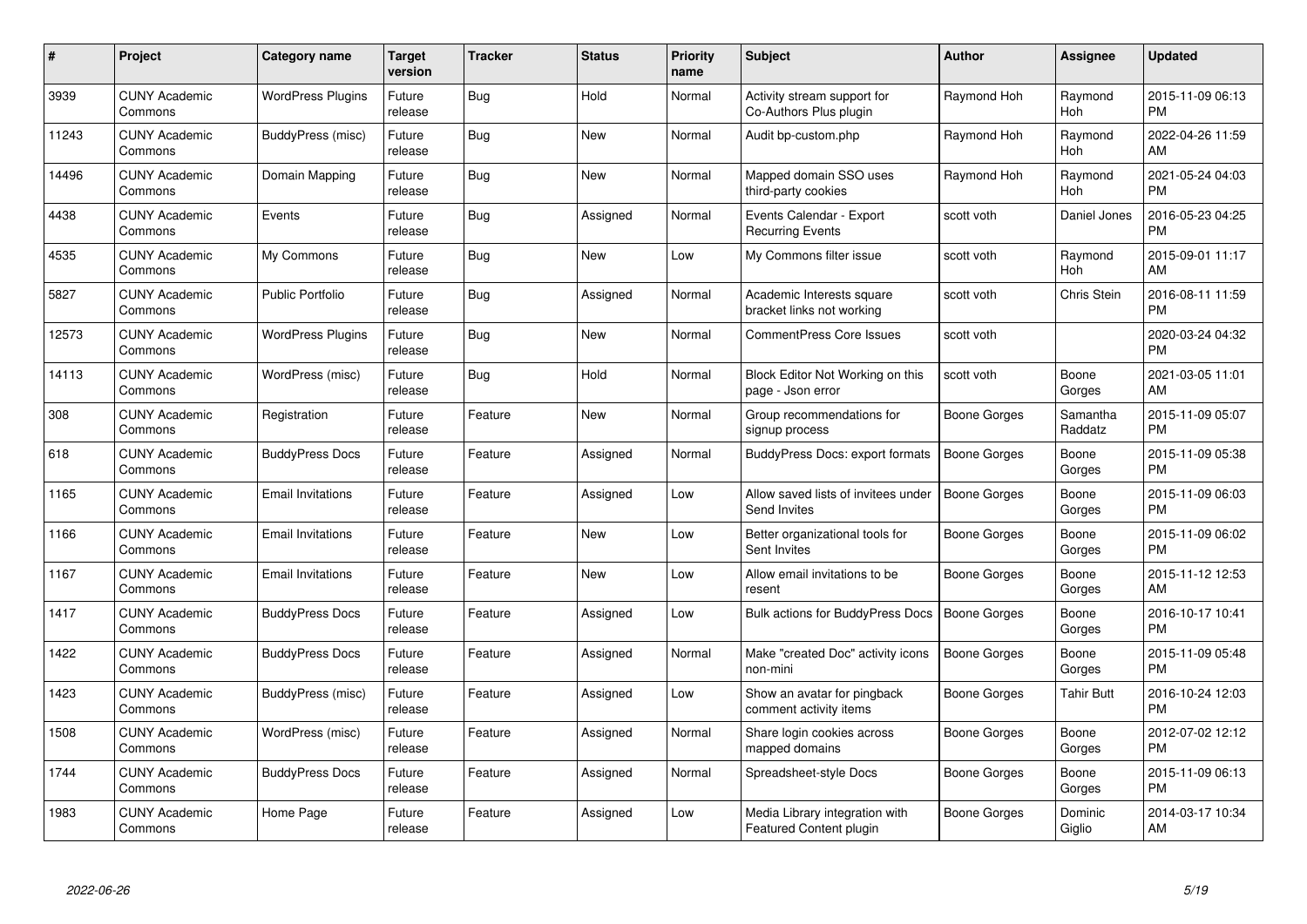| #     | <b>Project</b>                  | <b>Category name</b>       | <b>Target</b><br>version | <b>Tracker</b> | <b>Status</b>        | <b>Priority</b><br>name | <b>Subject</b>                                                                    | <b>Author</b>       | Assignee        | <b>Updated</b>                |
|-------|---------------------------------|----------------------------|--------------------------|----------------|----------------------|-------------------------|-----------------------------------------------------------------------------------|---------------------|-----------------|-------------------------------|
| 2832  | <b>CUNY Academic</b><br>Commons | <b>Public Portfolio</b>    | Future<br>release        | Feature        | Assigned             | Normal                  | Improve interface for (not)<br>auto-linking profile fields                        | Boone Gorges        | Chris Stein     | 2015-01-05 08:52<br><b>PM</b> |
| 3002  | <b>CUNY Academic</b><br>Commons | Search                     | Future<br>release        | Feature        | Assigned             | Normal                  | Overhaul CAC search by using<br>external search appliance                         | Boone Gorges        | Boone<br>Gorges | 2020-07-15 03:05<br><b>PM</b> |
| 3048  | <b>CUNY Academic</b><br>Commons | <b>Public Portfolio</b>    | Future<br>release        | Feature        | <b>New</b>           | Low                     | Images for rich text profile fields                                               | Boone Gorges        | Boone<br>Gorges | 2014-02-19 12:56<br><b>PM</b> |
| 3192  | <b>CUNY Academic</b><br>Commons | Group Forums               | Future<br>release        | Feature        | Assigned             | Normal                  | Customizable forum views for<br>bbPress 2.x group forums                          | Boone Gorges        | Raymond<br>Hoh  | 2015-11-09 12:47<br><b>PM</b> |
| 3193  | <b>CUNY Academic</b><br>Commons | Group Forums               | Future<br>release        | Feature        | Assigned             | Normal                  | bbPress 2.x dynamic roles and<br><b>RBE</b>                                       | Boone Gorges        | Boone<br>Gorges | 2014-09-30 01:30<br><b>PM</b> |
| 3330  | <b>CUNY Academic</b><br>Commons | My Commons                 | Future<br>release        | Feature        | Assigned             | Normal                  | "Commons Information" tool                                                        | Boone Gorges        | Chris Stein     | 2014-09-22 08:46<br><b>PM</b> |
| 3580  | <b>CUNY Academic</b><br>Commons | Group Blogs                | Future<br>release        | Feature        | <b>New</b>           | Normal                  | Multiple blogs per group                                                          | Boone Gorges        | Boone<br>Gorges | 2018-02-20 02:02<br><b>PM</b> |
| 4481  | <b>CUNY Academic</b><br>Commons | Events                     | Future<br>release        | Feature        | <b>New</b>           | Normal                  | Group admins/mods should have<br>the ability to unlink an event from<br>the group | <b>Boone Gorges</b> | Boone<br>Gorges | 2017-04-24 03:53<br><b>PM</b> |
| 4635  | <b>CUNY Academic</b><br>Commons | Authentication             | Future<br>release        | Feature        | New                  | Normal                  | Allow non-WP authentication                                                       | Boone Gorges        | Sonja Leix      | 2019-03-01 02:05<br><b>PM</b> |
| 5234  | <b>CUNY Academic</b><br>Commons | Membership                 | Future<br>release        | Feature        | Assigned             | Normal                  | Write Unconfirmed patch for WP                                                    | Boone Gorges        | Boone<br>Gorges | 2016-10-24 11:18<br>AM        |
| 5489  | <b>CUNY Academic</b><br>Commons | Social Paper               | Future<br>release        | Feature        | <b>New</b>           | Normal                  | Asc/desc sorting for Social Paper<br>directories                                  | Boone Gorges        |                 | 2016-04-21 10:06<br><b>PM</b> |
| 6332  | <b>CUNY Academic</b><br>Commons | WordPress (misc)           | Future<br>release        | Feature        | New                  | Normal                  | Allow uploaded files to be marked<br>as private in an ad hoc way                  | <b>Boone Gorges</b> |                 | 2016-10-17 11:41<br><b>PM</b> |
| 9720  | <b>CUNY Academic</b><br>Commons | Authentication             | Future<br>release        | Feature        | <b>New</b>           | Normal                  | The Commons should be an<br>oAuth provider                                        | Boone Gorges        |                 | 2019-03-01 02:04<br><b>PM</b> |
| 10380 | <b>CUNY Academic</b><br>Commons | WordPress (misc)           | Future<br>release        | Feature        | In Progress          | Normal                  | Remove blacklisted plugins                                                        | Boone Gorges        |                 | 2022-04-26 12:00<br><b>PM</b> |
| 11834 | <b>CUNY Academic</b><br>Commons | <b>Group Files</b>         | Future<br>release        | Feature        | New                  | Normal                  | Improved tools for managing<br>group file folders                                 | Boone Gorges        | Sonja Leix      | 2019-09-06 03:55<br><b>PM</b> |
| 11945 | <b>CUNY Academic</b><br>Commons | Reckoning                  | Future<br>release        | Feature        | Reporter<br>Feedback | Normal                  | Add Comments bubble to<br>Reckoning views                                         | Boone Gorges        | Boone<br>Gorges | 2019-11-12 05:14<br><b>PM</b> |
| 12042 | <b>CUNY Academic</b><br>Commons | <b>Email Notifications</b> | Future<br>release        | Feature        | <b>New</b>           | Normal                  | Improved error logging for BPGES   Boone Gorges<br>send queue                     |                     | Boone<br>Gorges | 2021-11-19 12:25<br><b>PM</b> |
| 12091 | <b>CUNY Academic</b><br>Commons | <b>Group Files</b>         | Future<br>release        | Feature        | New                  | Normal                  | Improved pre-upload file<br>validation for bp-group-documents                     | Boone Gorges        | Boone<br>Gorges | 2019-11-14 01:21<br><b>PM</b> |
| 13048 | <b>CUNY Academic</b><br>Commons | Shortcodes and<br>embeds   | Future<br>release        | Feature        | <b>New</b>           | Normal                  | Jupyter Notebooks support                                                         | Boone Gorges        |                 | 2020-07-14 11:46<br>AM        |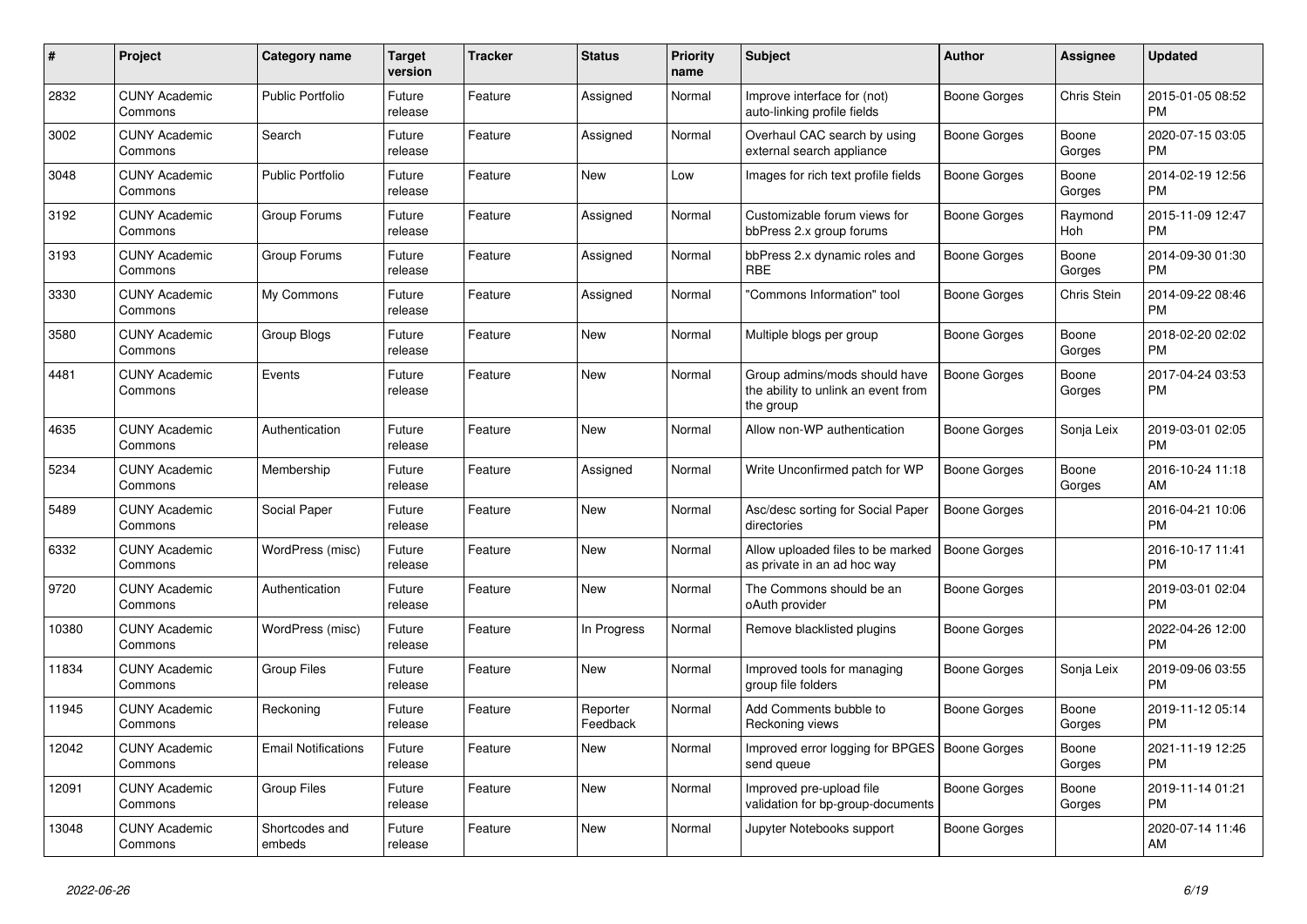| #     | Project                         | <b>Category name</b>    | Target<br>version | Tracker | <b>Status</b>        | <b>Priority</b><br>name | Subject                                                                                       | Author              | Assignee            | <b>Updated</b>                |
|-------|---------------------------------|-------------------------|-------------------|---------|----------------------|-------------------------|-----------------------------------------------------------------------------------------------|---------------------|---------------------|-------------------------------|
| 13358 | <b>CUNY Academic</b><br>Commons | Group Forums            | Future<br>release | Feature | New                  | Normal                  | Improved UI for group forum<br>threading settings                                             | <b>Boone Gorges</b> | Raymond<br>Hoh      | 2021-11-19 12:27<br><b>PM</b> |
| 13466 | <b>CUNY Academic</b><br>Commons | Cavalcade               | Future<br>release | Feature | New                  | Normal                  | Automated cleanup for duplicate<br>Cavalcade tasks                                            | <b>Boone Gorges</b> | Boone<br>Gorges     | 2020-10-13 05:24<br><b>PM</b> |
| 13835 | <b>CUNY Academic</b><br>Commons | WordPress (misc)        | Future<br>release | Feature | New                  | Normal                  | Allow OneSearch widget to have<br>'CUNY' as campus                                            | <b>Boone Gorges</b> | Boone<br>Gorges     | 2021-11-19 12:39<br><b>PM</b> |
| 14184 | <b>CUNY Academic</b><br>Commons | <b>Public Portfolio</b> | Future<br>release | Feature | <b>New</b>           | Normal                  | Centralized mechanism for storing<br>Campus affiliations                                      | <b>Boone Gorges</b> | Boone<br>Gorges     | 2022-01-04 11:35<br>AM        |
| 14309 | <b>CUNY Academic</b><br>Commons | Group Library           | Future<br>release | Feature | New                  | Normal                  | Better handling of<br>bp_group_document file<br>download attempts when file is<br>not present | Boone Gorges        | Boone<br>Gorges     | 2021-11-19 12:28<br><b>PM</b> |
| 16092 | <b>CUNY Academic</b><br>Commons |                         | Future<br>release | Feature | Hold                 | Normal                  | Don't show main site in Site<br>search results                                                | Boone Gorges        | Boone<br>Gorges     | 2022-05-17 03:12<br>PM        |
| 1460  | <b>CUNY Academic</b><br>Commons | Analytics               | Future<br>release | Feature | Assigned             | Normal                  | Update System Report                                                                          | <b>Brian Foote</b>  | Boone<br>Gorges     | 2015-11-09 06:13<br><b>PM</b> |
| 2881  | <b>CUNY Academic</b><br>Commons | <b>Public Portfolio</b> | Future<br>release | Feature | Assigned             | Normal                  | Redesign the UX for Profiles                                                                  | Chris Stein         | Chris Stein         | 2016-10-13 12:45<br><b>PM</b> |
| 13199 | <b>CUNY Academic</b><br>Commons | Group Forums            | Future<br>release | Feature | New                  | Normal                  | Favoring Groups over bbPress<br>plugin                                                        | Colin McDonald      | Colin<br>McDonald   | 2021-11-19 12:28<br><b>PM</b> |
| 13370 | <b>CUNY Academic</b><br>Commons | Group Library           | Future<br>release | Feature | New                  | Normal                  | Library bulk deletion and folder<br>editing                                                   | Colin McDonald      | Boone<br>Gorges     | 2020-10-13 10:41<br>AM        |
| 3473  | <b>CUNY Academic</b><br>Commons | User Experience         | Future<br>release | Feature | Assigned             | Normal                  | Commons profile: Add help info<br>about "Positions" replacing "title"                         | Keith Miyake        | Samantha<br>Raddatz | 2015-11-09 02:28<br><b>PM</b> |
| 11131 | <b>CUNY Academic</b><br>Commons |                         | Future<br>release | Feature | Reporter<br>Feedback | Normal                  | <b>Image Annotation Plugins</b>                                                               | Laurie Hurson       |                     | 2019-02-26 11:33<br>AM        |
| 11789 | <b>CUNY Academic</b><br>Commons | Courses                 | Future<br>release | Feature | New                  | Normal                  | Ability to remove item from<br>Courses list                                                   | Laurie Hurson       | Sonja Leix          | 2019-09-24 12:28<br><b>PM</b> |
| 12446 | <b>CUNY Academic</b><br>Commons | Groups (misc)           | Future<br>release | Feature | Reporter<br>Feedback | Normal                  | Toggle default site to group forum<br>posting                                                 | Laurie Hurson       | Laurie Hurson       | 2020-03-10 11:57<br>AM        |
| 13650 | <b>CUNY Academic</b><br>Commons | Group Library           | Future<br>release | Feature | New                  | Normal                  | Forum Attachments in Group<br>Library                                                         | Laurie Hurson       |                     | 2021-11-19 12:30<br><b>PM</b> |
| 14787 | <b>CUNY Academic</b><br>Commons | <b>Plugin Packages</b>  | Future<br>release | Feature | New                  | Normal                  | Creating a "Design" plugin<br>раскаде                                                         | Laurie Hurson       | scott voth          | 2022-04-27 04:56<br>PM        |
| 2325  | <b>CUNY Academic</b><br>Commons | BuddyPress (misc)       | Future<br>release | Feature | Assigned             | Low                     | Profile should have separate<br>fields for first/last names                                   | local admin         | Boone<br>Gorges     | 2015-11-09 06:09<br><b>PM</b> |
| 2610  | <b>CUNY Academic</b><br>Commons | Group Invitations       | Future<br>release | Feature | Assigned             | Low                     | Request: Custom invitation<br>message to group invites                                        | local admin         | Boone<br>Gorges     | 2015-11-09 06:13<br><b>PM</b> |
| 5225  | <b>CUNY Academic</b><br>Commons | Registration            | Future<br>release | Feature | Assigned             | Normal                  | On-boarding Issues                                                                            | Luke Waltzer        | Samantha<br>Raddatz | 2016-02-12 02:58<br><b>PM</b> |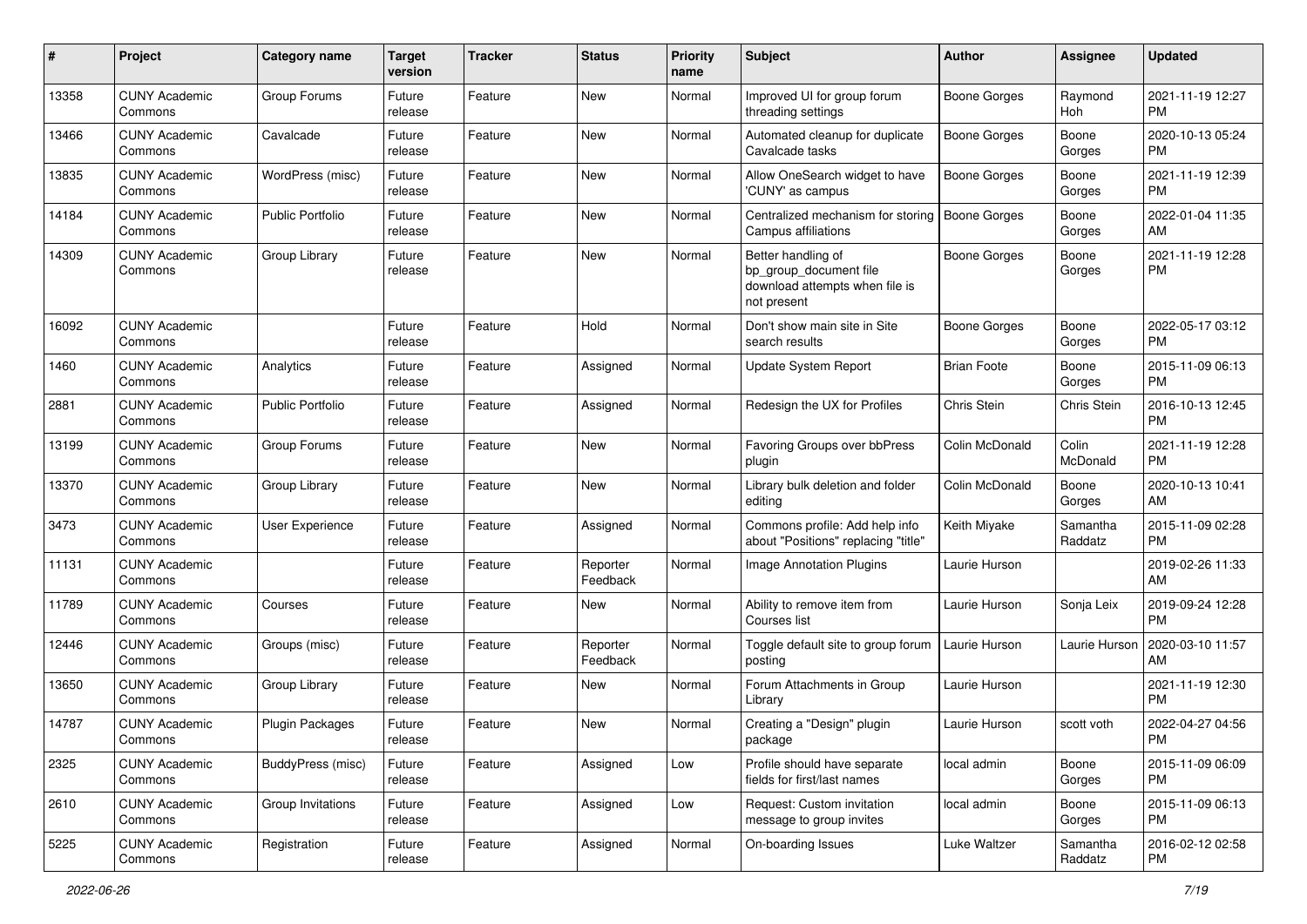| #    | Project                         | <b>Category name</b>       | <b>Target</b><br>version | <b>Tracker</b> | <b>Status</b> | <b>Priority</b><br>name | <b>Subject</b>                                                                                                                                        | Author              | Assignee            | <b>Updated</b>                |
|------|---------------------------------|----------------------------|--------------------------|----------------|---------------|-------------------------|-------------------------------------------------------------------------------------------------------------------------------------------------------|---------------------|---------------------|-------------------------------|
| 6078 | <b>CUNY Academic</b><br>Commons | <b>Blogs (BuddyPress)</b>  | Future<br>release        | Feature        | <b>New</b>    | Normal                  | <b>Explore Adding Network Blog</b><br>Metadata Plugin                                                                                                 | <b>Luke Waltzer</b> | Luke Waltzer        | 2016-10-11 10:29<br><b>PM</b> |
| 6389 | <b>CUNY Academic</b><br>Commons | <b>BuddyPress Docs</b>     | Future<br>release        | Feature        | New           | Low                     | Make Discussion Area Visible<br>When Editing a Doc                                                                                                    | Luke Waltzer        | Boone<br>Gorges     | 2016-10-21 04:16<br><b>PM</b> |
| 8835 | <b>CUNY Academic</b><br>Commons | <b>Blogs (BuddyPress)</b>  | Future<br>release        | Feature        | New           | Normal                  | Extend cuny.is shortlinks to sites                                                                                                                    | Luke Waltzer        | Boone<br>Gorges     | 2022-04-26 11:59<br>AM        |
| 9895 | <b>CUNY Academic</b><br>Commons | Onboarding                 | Future<br>release        | Feature        | Assigned      | Normal                  | Add "Accept Invitation"<br>link/button/function to Group<br>and/or Site invitation emails?                                                            | Luke Waltzer        | Boone<br>Gorges     | 2018-06-07 12:42<br><b>PM</b> |
| 8211 | <b>CUNY Academic</b><br>Commons | <b>WordPress Themes</b>    | Future<br>release        | Feature        | <b>New</b>    | Normal                  | Theme Suggestions: Material<br>Design-Inspired Themes                                                                                                 | Margaret Galvan     | Margaret<br>Galvan  | 2017-08-07 02:48<br><b>PM</b> |
| 5050 | <b>CUNY Academic</b><br>Commons | Social Paper               | Future<br>release        | Feature        | <b>New</b>    | Low                     | Making comments visible in SP<br>editing mode (SP suggestion #1)                                                                                      | Marilyn Weber       | Samantha<br>Raddatz | 2019-09-17 11:10<br><b>PM</b> |
| 5052 | <b>CUNY Academic</b><br>Commons | Social Paper               | Future<br>release        | Feature        | New           | Low                     | Sentence by sentence or line by<br>line comments (SP suggestion #3)                                                                                   | Marilyn Weber       | Boone<br>Gorges     | 2016-02-11 10:24<br><b>PM</b> |
| 5053 | <b>CUNY Academic</b><br>Commons | Social Paper               | Future<br>release        | Feature        | New           | Low                     | Scrollable menu to add readers<br>(SP suggestion #4)                                                                                                  | Marilyn Weber       | Samantha<br>Raddatz | 2016-04-21 05:21<br><b>PM</b> |
| 5058 | <b>CUNY Academic</b><br>Commons | Social Paper               | Future<br>release        | Feature        | <b>New</b>    | Low                     | Can there be a clearer signal that<br>even when comments have<br>already been made you add<br>comments by clicking on the side?<br>(SP suggestion #5) | Marilyn Weber       | Samantha<br>Raddatz | 2016-02-11 10:24<br><b>PM</b> |
| 5199 | <b>CUNY Academic</b><br>Commons | Social Paper               | Future<br>release        | Feature        | <b>New</b>    | Normal                  | add tables to the SP editor                                                                                                                           | Marilyn Weber       |                     | 2016-10-24 11:27<br>AM        |
| 5205 | <b>CUNY Academic</b><br>Commons | Social Paper               | Future<br>release        | Feature        | <b>New</b>    | Normal                  | Social Paper folders                                                                                                                                  | Marilyn Weber       |                     | 2016-02-11 10:24<br><b>PM</b> |
| 5397 | <b>CUNY Academic</b><br>Commons | Social Paper               | Future<br>release        | Feature        | New           | Normal                  | frustrating to have to<br>enable/disable in SP                                                                                                        | Marilyn Weber       | Samantha<br>Raddatz | 2016-04-20 03:39<br><b>PM</b> |
| 5992 | <b>CUNY Academic</b><br>Commons | <b>Email Notifications</b> | Future<br>release        | Feature        | New           | Normal                  | Changing the From line of<br>autogenerated blog emails                                                                                                | Marilyn Weber       |                     | 2018-09-27 05:19<br><b>PM</b> |
| 287  | <b>CUNY Academic</b><br>Commons | WordPress (misc)           | Future<br>release        | Feature        | Assigned      | Normal                  | Create troubleshooting tool for<br>account sign-up                                                                                                    | Matt Gold           | Boone<br>Gorges     | 2015-11-09 06:17<br><b>PM</b> |
| 310  | <b>CUNY Academic</b><br>Commons | BuddyPress (misc)          | Future<br>release        | Feature        | Assigned      | Low                     | <b>Friend Request Email</b>                                                                                                                           | <b>Matt Gold</b>    | Samantha<br>Raddatz | 2015-11-09 05:08<br><b>PM</b> |
| 333  | <b>CUNY Academic</b><br>Commons | <b>Email Notifications</b> | Future<br>release        | Feature        | Assigned      | Low                     | Delay Forum Notification Email<br>Delivery Until After Editing Period<br>Ends                                                                         | Matt Gold           | Raymond<br>Hoh      | 2015-11-09 06:01<br><b>PM</b> |
| 364  | <b>CUNY Academic</b><br>Commons | <b>WordPress Plugins</b>   | Future<br>release        | Feature        | New           | Normal                  | <b>Bulletin Board</b>                                                                                                                                 | Matt Gold           |                     | 2015-01-05 08:50<br><b>PM</b> |
| 365  | <b>CUNY Academic</b><br>Commons | WordPress (misc)           | Future<br>release        | Feature        | Assigned      | Normal                  | <b>Create Mouseover Tooltips</b><br>throughout Site                                                                                                   | Matt Gold           | Chris Stein         | 2015-11-09 06:18<br>PM        |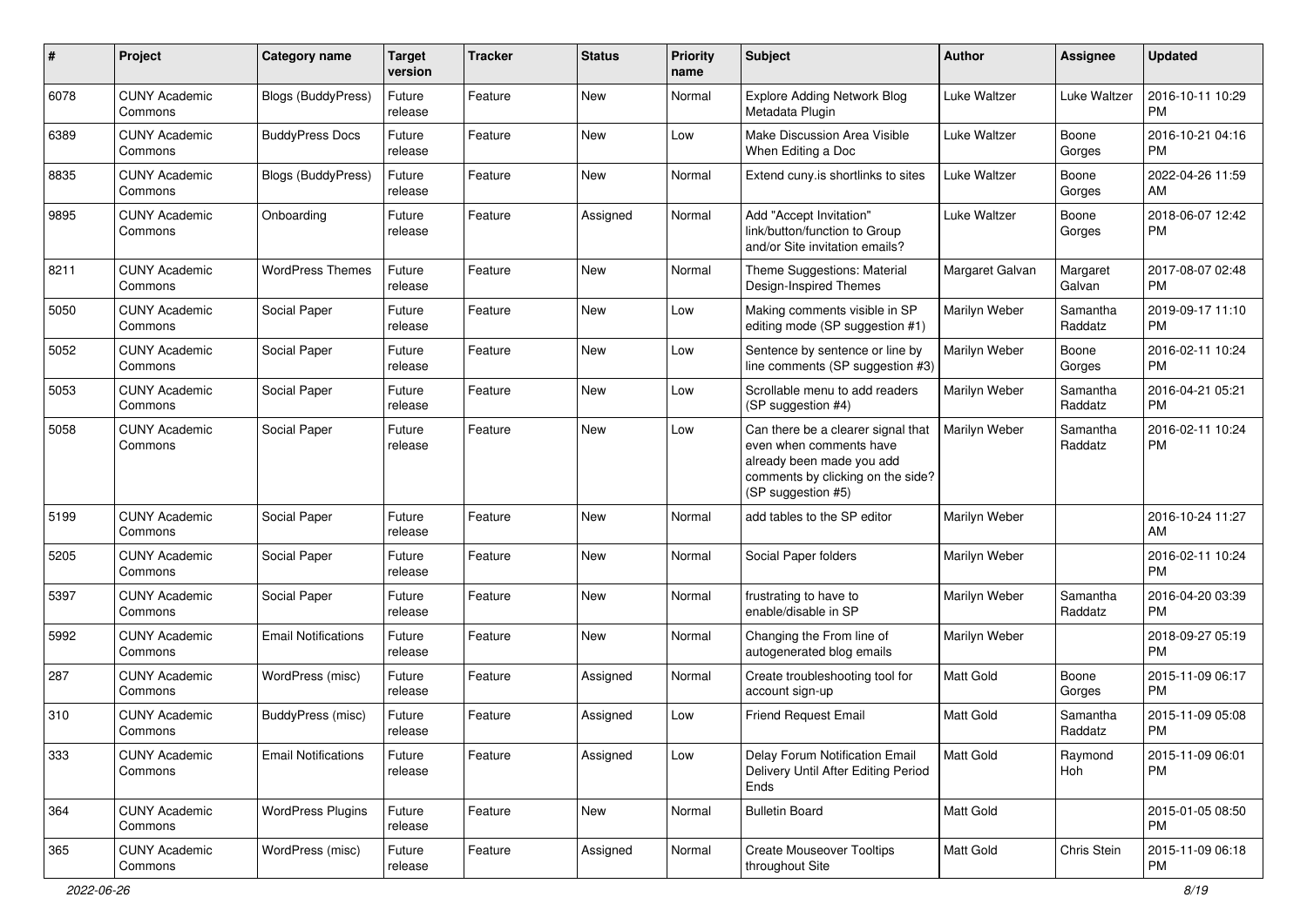| #    | Project                         | <b>Category name</b>     | <b>Target</b><br>version | <b>Tracker</b> | <b>Status</b>        | <b>Priority</b><br>name | Subject                                                                      | Author           | <b>Assignee</b>     | <b>Updated</b>                |
|------|---------------------------------|--------------------------|--------------------------|----------------|----------------------|-------------------------|------------------------------------------------------------------------------|------------------|---------------------|-------------------------------|
| 370  | <b>CUNY Academic</b><br>Commons | Registration             | Future<br>release        | Feature        | Assigned             | High                    | Guest Accounts                                                               | <b>Matt Gold</b> | Matt Gold           | 2015-04-09 09:33<br><b>PM</b> |
| 377  | <b>CUNY Academic</b><br>Commons | BuddyPress (misc)        | Future<br>release        | Feature        | Assigned             | Normal                  | Like buttons                                                                 | Matt Gold        | Boone<br>Gorges     | 2010-11-16 05:13<br><b>PM</b> |
| 412  | CUNY Academic<br>Commons        | <b>WordPress Themes</b>  | Future<br>release        | Feature        | Assigned             | Normal                  | <b>Featured Themes</b>                                                       | Matt Gold        | Dominic<br>Giglio   | 2015-01-05 08:44<br><b>PM</b> |
| 435  | <b>CUNY Academic</b><br>Commons | BuddyPress (misc)        | Future<br>release        | Feature        | Assigned             | Normal                  | Include Avatar Images in Forum<br><b>Post Notification Emails</b>            | Matt Gold        | Boone<br>Gorges     | 2010-12-08 12:40<br><b>PM</b> |
| 497  | CUNY Academic<br>Commons        | <b>WordPress Plugins</b> | Future<br>release        | Feature        | Assigned             | Normal                  | Drag and Drop Ordering on<br>Gallery Post Plugin                             | <b>Matt Gold</b> | Ron Rennick         | 2015-11-09 06:18<br><b>PM</b> |
| 500  | <b>CUNY Academic</b><br>Commons | BuddyPress (misc)        | Future<br>release        | Feature        | Assigned             | Normal                  | <b>Export Group Data</b>                                                     | Matt Gold        | Boone<br>Gorges     | 2010-12-19 12:09<br><b>PM</b> |
| 554  | CUNY Academic<br>Commons        | BuddyPress (misc)        | Future<br>release        | Feature        | Assigned             | Normal                  | Add Trackback notifications to<br>site-wide activity feed                    | Matt Gold        | Boone<br>Gorges     | 2015-11-09 06:19<br><b>PM</b> |
| 599  | <b>CUNY Academic</b><br>Commons | BuddyPress (misc)        | Future<br>release        | Feature        | Assigned             | Normal                  | Consider adding rating plugins for<br>BuddyPress/BBPress                     | <b>Matt Gold</b> | Boone<br>Gorges     | 2011-08-22 06:50<br><b>PM</b> |
| 635  | <b>CUNY Academic</b><br>Commons | BuddyPress (misc)        | Future<br>release        | Feature        | Assigned             | Normal                  | Big Blue Button -<br>Videoconferencing in Groups and<br><b>Blogs</b>         | <b>Matt Gold</b> | Boone<br>Gorges     | 2011-03-14 03:24<br><b>PM</b> |
| 653  | CUNY Academic<br>Commons        | Group Blogs              | Future<br>release        | Feature        | Assigned             | Normal                  | Redesign Integration of Groups<br>and Blogs                                  | <b>Matt Gold</b> | Samantha<br>Raddatz | 2015-11-09 05:40<br><b>PM</b> |
| 658  | CUNY Academic<br>Commons        | <b>WordPress Plugins</b> | Future<br>release        | Feature        | Assigned             | Normal                  | Rebulid Sitewide Tag Suggestion                                              | <b>Matt Gold</b> | Boone<br>Gorges     | 2015-01-05 08:47<br><b>PM</b> |
| 940  | CUNY Academic<br>Commons        | Redmine                  | Future<br>release        | Feature        | Assigned             | Low                     | Communication with users after<br>releases                                   | Matt Gold        | Dominic<br>Giglio   | 2012-09-09 04:36<br><b>PM</b> |
| 1105 | <b>CUNY Academic</b><br>Commons | WordPress (misc)         | Future<br>release        | Feature        | Assigned             | Normal                  | Rephrase Blog Privacy Options                                                | Matt Gold        | Samantha<br>Raddatz | 2015-11-09 06:19<br><b>PM</b> |
| 1192 | <b>CUNY Academic</b><br>Commons | <b>Group Files</b>       | Future<br>release        | Feature        | Assigned             | Low                     | When posting group files, allow<br>users to add a category without<br>saving | Matt Gold        | Raymond<br>Hoh      | 2015-11-09 05:53<br><b>PM</b> |
| 1456 | <b>CUNY Academic</b><br>Commons | Group Invitations        | Future<br>release        | Feature        | Reporter<br>Feedback | Low                     | Invite to Group Button from Profile   Matt Gold<br>Field                     |                  | Samantha<br>Raddatz | 2015-11-09 05:59<br><b>PM</b> |
| 1544 | <b>CUNY Academic</b><br>Commons | Groups (misc)            | Future<br>release        | Feature        | Reporter<br>Feedback | Normal                  | Group Filtering and Sorting                                                  | Matt Gold        | Chris Stein         | 2019-03-01 02:25<br>PM        |
| 1562 | <b>CUNY Academic</b><br>Commons | <b>WordPress Plugins</b> | Future<br>release        | Feature        | Assigned             | Low                     | Play with NYT Collaborative<br><b>Authoring Tool</b>                         | Matt Gold        | Boone<br>Gorges     | 2015-01-05 08:47<br><b>PM</b> |
| 2013 | <b>CUNY Academic</b><br>Commons | Public Portfolio         | Future<br>release        | Feature        | Assigned             | Low                     | Have Profile Privacy Options<br>show up only for filled-in fields            | Matt Gold        | Boone<br>Gorges     | 2015-11-09 06:09<br><b>PM</b> |
| 2223 | <b>CUNY Academic</b><br>Commons | <b>WordPress Plugins</b> | Future<br>release        | Feature        | Assigned             | Low                     | Add Participad to the CUNY<br>Academic Commons                               | Matt Gold        | Boone<br>Gorges     | 2014-09-17 10:03<br><b>PM</b> |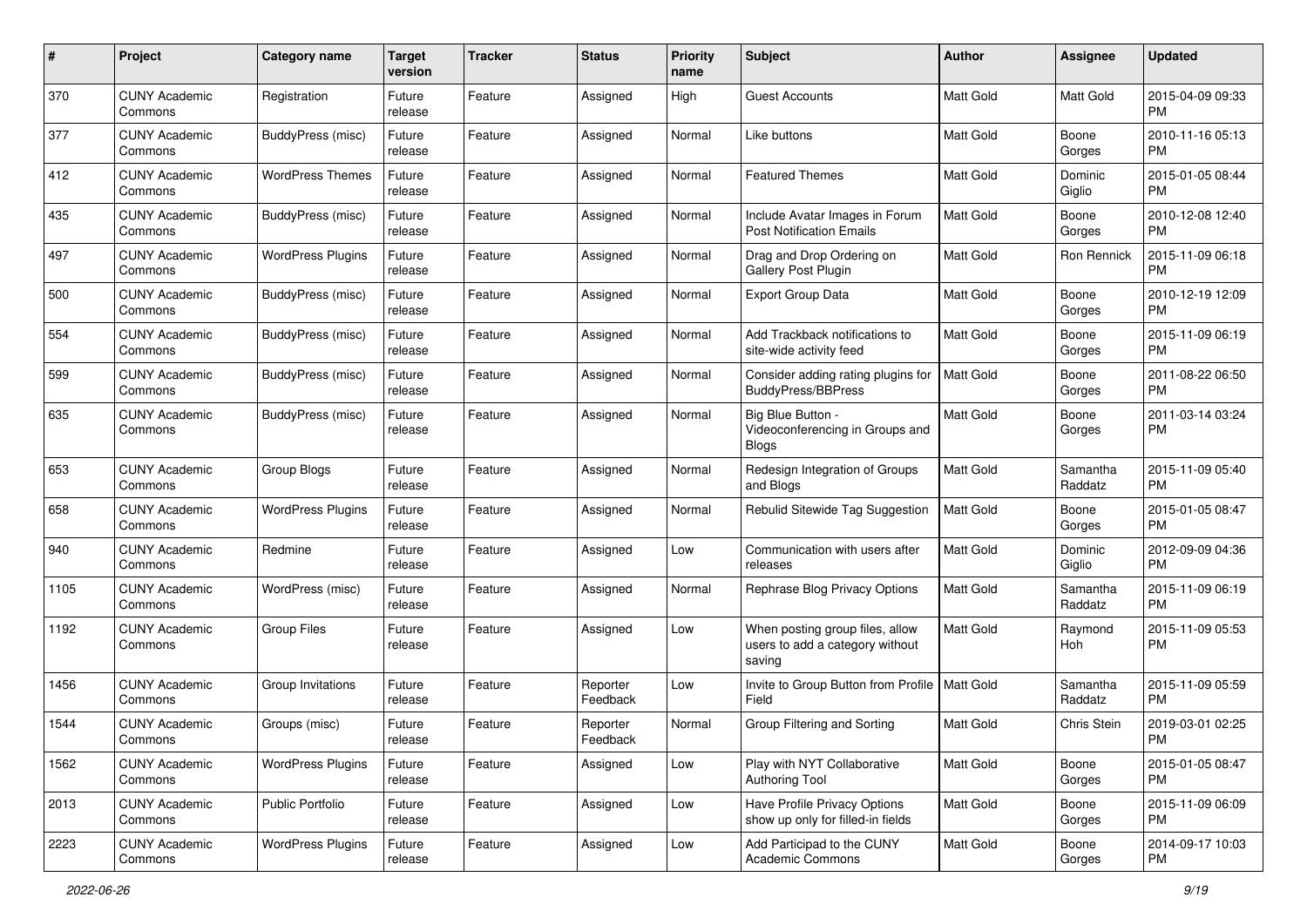| #    | Project                         | <b>Category name</b>    | <b>Target</b><br>version | <b>Tracker</b> | <b>Status</b> | <b>Priority</b><br>name | Subject                                                                | Author           | Assignee            | <b>Updated</b>                |
|------|---------------------------------|-------------------------|--------------------------|----------------|---------------|-------------------------|------------------------------------------------------------------------|------------------|---------------------|-------------------------------|
| 2523 | <b>CUNY Academic</b><br>Commons | <b>BuddyPress Docs</b>  | Future<br>release        | Feature        | Assigned      | Normal                  | Allow Users to Upload Images to<br><b>BP</b> Docs                      | <b>Matt Gold</b> | Boone<br>Gorges     | 2015-11-09 06:14<br><b>PM</b> |
| 3042 | <b>CUNY Academic</b><br>Commons | Public Portfolio        | Future<br>release        | Feature        | Assigned      | Normal                  | Browsing member interests                                              | Matt Gold        | Boone<br>Gorges     | 2015-03-21 09:04<br><b>PM</b> |
| 3080 | <b>CUNY Academic</b><br>Commons | <b>Group Files</b>      | Future<br>release        | Feature        | Assigned      | Low                     | Create a system to keep track of<br>file changes                       | <b>Matt Gold</b> | Boone<br>Gorges     | 2014-02-26 10:04<br><b>PM</b> |
| 3090 | <b>CUNY Academic</b><br>Commons | Twitter page            | Future<br>release        | Feature        | Assigned      | Normal                  | Prevent Retweets from showing<br>up on Commons twitter page            | <b>Matt Gold</b> | <b>Tahir Butt</b>   | 2016-10-24 11:31<br>AM        |
| 3220 | <b>CUNY Academic</b><br>Commons | <b>Public Portfolio</b> | Future<br>release        | Feature        | Assigned      | Normal                  | Add indent/outdent option to<br>Formatting Buttons on Profile<br>Page  | <b>Matt Gold</b> | Boone<br>Gorges     | 2014-05-21 10:39<br><b>PM</b> |
| 3308 | <b>CUNY Academic</b><br>Commons | Group Invitations       | Future<br>release        | Feature        | Assigned      | Normal                  | Allow members to rescind group<br>invitations                          | <b>Matt Gold</b> | Boone<br>Gorges     | 2015-04-01 08:53<br><b>PM</b> |
| 3354 | <b>CUNY Academic</b><br>Commons | <b>Group Files</b>      | Future<br>release        | Feature        | Assigned      | Low                     | Allow Group Download of Multiple   Matt Gold<br><b>Selected Files</b>  |                  | Chris Stein         | 2014-08-01 08:50<br>AM        |
| 3517 | <b>CUNY Academic</b><br>Commons | My Commons              | Future<br>release        | Feature        | Assigned      | Normal                  | Mute/Unmute My Commons<br>updates                                      | <b>Matt Gold</b> | Raymond<br>Hoh      | 2015-11-09 01:19<br><b>PM</b> |
| 3536 | <b>CUNY Academic</b><br>Commons | My Commons              | Future<br>release        | Feature        | Assigned      | Normal                  | Infinite Scroll on My Commons<br>page                                  | <b>Matt Gold</b> | Raymond<br>Hoh      | 2015-04-13 04:42<br><b>PM</b> |
| 3662 | <b>CUNY Academic</b><br>Commons | <b>SEO</b>              | Future<br>release        | Feature        | Assigned      | Normal                  | Duplicate Content/SEO/Google<br>issues                                 | <b>Matt Gold</b> | Raymond<br>Hoh      | 2015-04-13 04:37<br><b>PM</b> |
| 3759 | <b>CUNY Academic</b><br>Commons | WordPress (misc)        | Future<br>release        | Feature        | Assigned      | Normal                  | Review Interface for Adding Users   Matt Gold<br>to Blogs              |                  | Boone<br>Gorges     | 2015-03-24 05:52<br><b>PM</b> |
| 3768 | <b>CUNY Academic</b><br>Commons | <b>Public Portfolio</b> | Future<br>release        | Feature        | Assigned      | Normal                  | Institutions/Past positions on<br>public portfolios                    | <b>Matt Gold</b> | Boone<br>Gorges     | 2018-04-23 10:44<br>AM        |
| 3770 | <b>CUNY Academic</b><br>Commons | <b>Public Portfolio</b> | Future<br>release        | Feature        | Assigned      | Normal                  | Improve Layout/Formatting of<br>Positions Area on Public<br>Portfolios | <b>Matt Gold</b> | Chris Stein         | 2015-04-01 09:17<br><b>PM</b> |
| 4053 | <b>CUNY Academic</b><br>Commons | Events                  | Future<br>release        | Feature        | Assigned      | Normal                  | Create new tab for past events                                         | Matt Gold        | Boone<br>Gorges     | 2015-05-12 02:10<br><b>PM</b> |
| 4238 | <b>CUNY Academic</b><br>Commons | Events                  | Future<br>release        | Feature        | Assigned      | Normal                  | Copy Events to Other Groups?                                           | Matt Gold        | Boone<br>Gorges     | 2015-07-02 10:08<br>AM        |
| 4980 | <b>CUNY Academic</b><br>Commons | Home Page               | Future<br>release        | Feature        | Assigned      | Normal                  | CAC Featured Content -- Adding<br>Randomization                        | <b>Matt Gold</b> | Boone<br>Gorges     | 2016-12-12 03:01<br><b>PM</b> |
| 5016 | <b>CUNY Academic</b><br>Commons | Events                  | Future<br>release        | Feature        | Assigned      | Low                     | Allow comments to be posted on<br>events                               | Matt Gold        | Raymond<br>Hoh      | 2019-03-01 02:23<br>PM        |
| 5316 | <b>CUNY Academic</b><br>Commons | User Experience         | Future<br>release        | Feature        | Assigned      | Normal                  | Prompt user email address<br>updates                                   | Matt Gold        | Stephen Real        | 2016-12-21 03:30<br><b>PM</b> |
| 5581 | <b>CUNY Academic</b><br>Commons | Analytics               | Future<br>release        | Feature        | Assigned      | Normal                  | Explore alternatives to Google<br>Analytics                            | <b>Matt Gold</b> | Valerie<br>Townsend | 2020-04-17 03:12<br><b>PM</b> |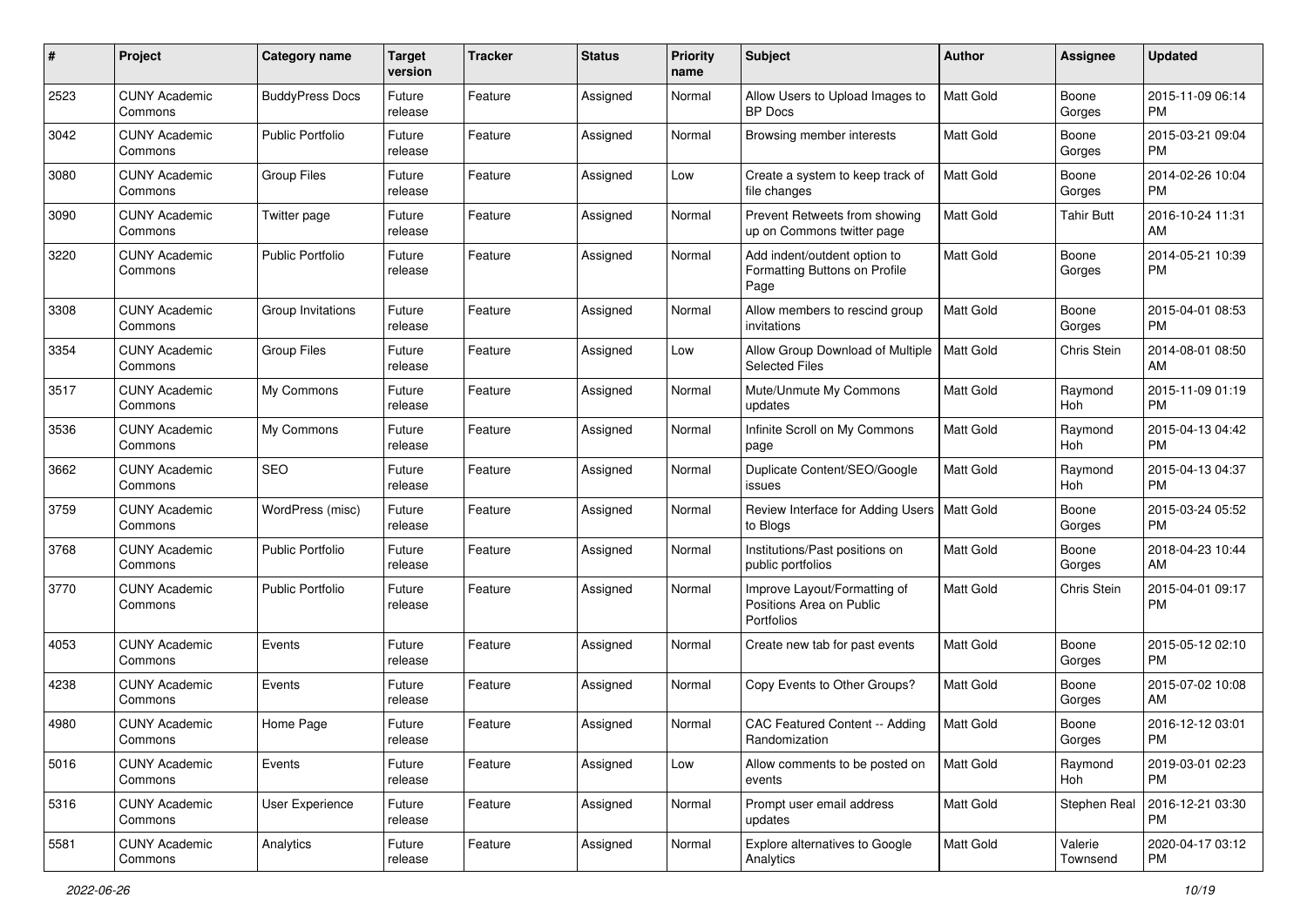| #     | Project                         | <b>Category name</b>       | <b>Target</b><br>version | <b>Tracker</b> | <b>Status</b>        | <b>Priority</b><br>name | <b>Subject</b>                                                                 | Author                  | <b>Assignee</b>     | <b>Updated</b>                |
|-------|---------------------------------|----------------------------|--------------------------|----------------|----------------------|-------------------------|--------------------------------------------------------------------------------|-------------------------|---------------------|-------------------------------|
| 5696  | <b>CUNY Academic</b><br>Commons | Events                     | Future<br>release        | Feature        | Assigned             | Normal                  | Events Calendar - display options<br>/ calendar aggregation                    | <b>Matt Gold</b>        | Boone<br>Gorges     | 2016-10-13 11:44<br>AM        |
| 5955  | <b>CUNY Academic</b><br>Commons | Outreach                   | Future<br>release        | Feature        | Assigned             | Normal                  | Create auto-newsletter for<br>commons members                                  | <b>Matt Gold</b>        | Luke Waltzer        | 2016-08-30 10:34<br>AM        |
| 6426  | <b>CUNY Academic</b><br>Commons | Spam/Spam<br>Prevention    | Future<br>release        | Feature        | Assigned             | Normal                  | Force captcha on all comments?                                                 | Matt Gold               | Tahir Butt          | 2016-10-24 02:06<br><b>PM</b> |
| 7115  | <b>CUNY Academic</b><br>Commons | Groups (misc)              | Future<br>release        | Feature        | Reporter<br>Feedback | Normal                  | make licensing info clear during<br>group creation                             | Matt Gold               | Raymond<br>Hoh      | 2020-12-08 11:32<br>AM        |
| 8756  | <b>CUNY Academic</b><br>Commons | Group Blogs                | Future<br>release        | Feature        | Hold                 | Normal                  | Connect multiple blogs to one<br>group?                                        | Matt Gold               | Boone<br>Gorges     | 2017-09-30 10:42<br>AM        |
| 8836  | <b>CUNY Academic</b><br>Commons | <b>Blogs (BuddyPress)</b>  | Future<br>release        | Feature        | Assigned             | Normal                  | Redesign site launch process                                                   | <b>Matt Gold</b>        | Boone<br>Gorges     | 2019-10-03 02:49<br>PM        |
| 8900  | <b>CUNY Academic</b><br>Commons | Accessibility              | Future<br>release        | Feature        | Assigned             | Normal                  | Look into tools to enforce<br>accessibility in WP environment                  | Matt Gold               | Boone<br>Gorges     | 2022-04-26 11:59<br>AM        |
| 8901  | <b>CUNY Academic</b><br>Commons | Accessibility              | Future<br>release        | Feature        | Assigned             | Normal                  | Theme analysis for accessibility                                               | <b>Matt Gold</b>        | Boone<br>Gorges     | 2022-04-26 11:59<br>AM        |
| 9028  | <b>CUNY Academic</b><br>Commons | Onboarding                 | Future<br>release        | Feature        | Assigned             | Normal                  | suggest groups to new members<br>during the registration process               | Matt Gold               | Chris Stein         | 2018-10-24 12:34<br><b>PM</b> |
| 9947  | <b>CUNY Academic</b><br>Commons | <b>WordPress Plugins</b>   | Future<br>release        | Feature        | Reporter<br>Feedback | Normal                  | Install H5P quiz plugin                                                        | Matt Gold               | Boone<br>Gorges     | 2018-09-11 11:01<br>AM        |
| 10659 | <b>CUNY Academic</b><br>Commons | Group Forums               | Future<br>release        | Feature        | Assigned             | Normal                  | Post to multiple groups via email                                              | <b>Matt Gold</b>        | Raymond<br>Hoh      | 2018-11-15 12:54<br>AM        |
| 15604 | <b>CUNY Academic</b><br>Commons | <b>Email Notifications</b> | Future<br>release        | Feature        | Assigned             | Normal                  | Restructure Commons Group<br><b>Digest Email Messages</b>                      | Matt Gold               | Boone<br>Gorges     | 2022-05-26 10:45<br>AM        |
| 481   | <b>CUNY Academic</b><br>Commons | Groups (misc)              | Future<br>release        | Feature        | Assigned             | Normal                  | ability to archive inactive groups<br>and blogs                                | Michael Mandiberg       | Samantha<br>Raddatz | 2015-11-09 05:56<br><b>PM</b> |
| 3458  | <b>CUNY Academic</b><br>Commons | Groups (misc)              | Future<br>release        | Feature        | Assigned             | Normal                  | Filter Members of Group by<br>Campus                                           | Michael Smith           | Samantha<br>Raddatz | 2014-09-26 08:32<br><b>PM</b> |
| 2753  | <b>CUNY Academic</b><br>Commons | <b>Public Portfolio</b>    | Future<br>release        | Feature        | <b>New</b>           | Normal                  | Create actual actual tagification in<br>academic interests and other<br>fields | Micki Kaufman           | Boone<br>Gorges     | 2015-01-05 08:52<br><b>PM</b> |
| 2754  | <b>CUNY Academic</b><br>Commons | Design                     | Future<br>release        | Feature        | Assigned             | Normal                  | Determine strategy for CAC logo<br>handling in top header                      | Micki Kaufman           | Chris Stein         | 2015-01-05 08:53<br><b>PM</b> |
| 3475  | <b>CUNY Academic</b><br>Commons | Events                     | Future<br>release        | Feature        | Assigned             | Normal                  | Request to add plugin to<br>streamline room<br>booking/appointment booking     | Naomi Barrettara        | Boone<br>Gorges     | 2014-12-01 05:14<br><b>PM</b> |
| 8498  | <b>CUNY Academic</b><br>Commons | <b>WordPress Plugins</b>   | Future<br>release        | Feature        | New                  | Low                     | <b>Gravity Forms Email Users</b>                                               | Raffi<br>Khatchadourian | Matt Gold           | 2017-10-13 12:58<br><b>PM</b> |
| 58    | <b>CUNY Academic</b><br>Commons | BuddyPress (misc)          | Future<br>release        | Feature        | Assigned             | Low                     | Make member search sortable by<br>last name                                    | Roberta Brody           | Boone<br>Gorges     | 2010-08-26 02:38<br>PM        |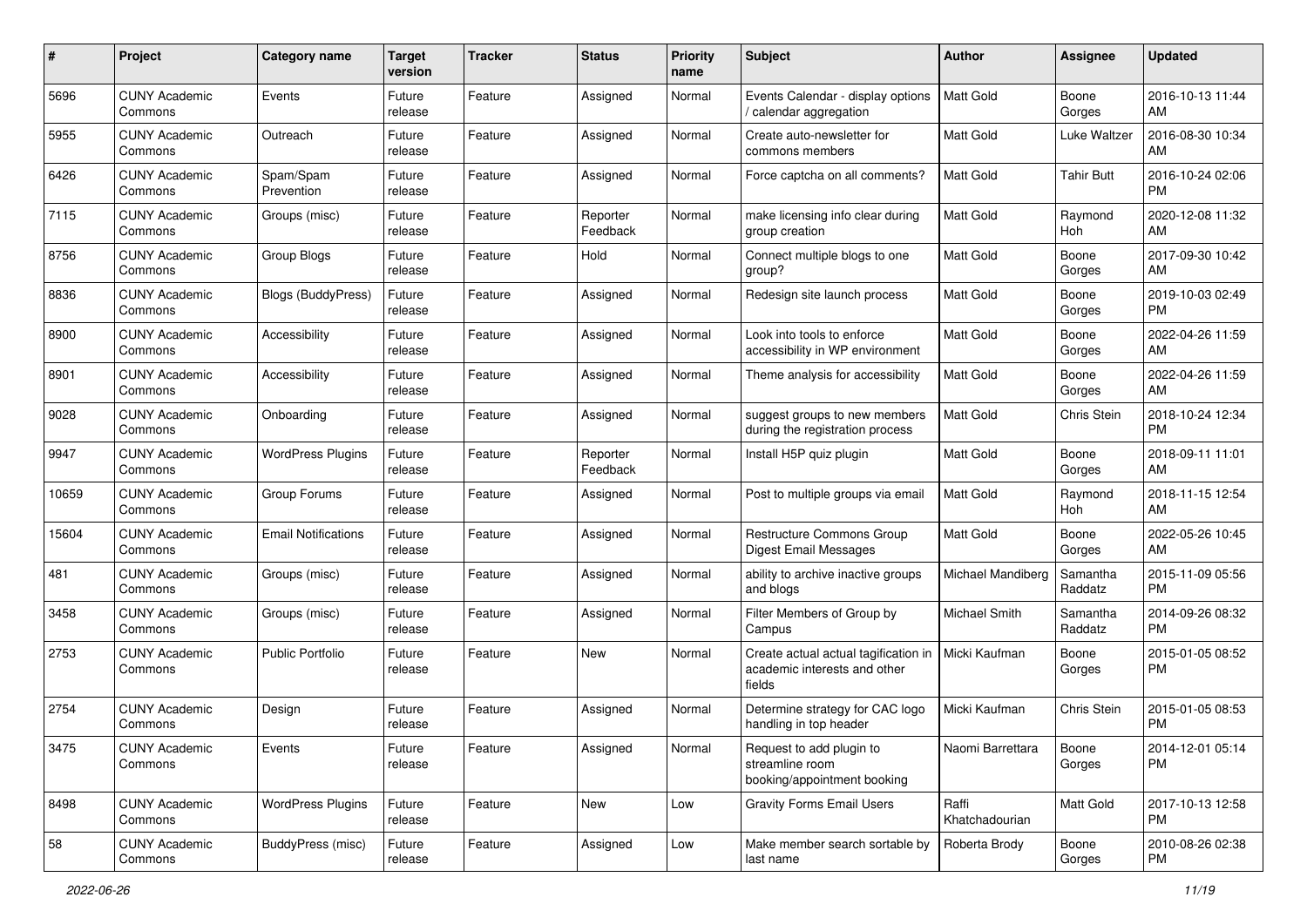| #     | <b>Project</b>                  | <b>Category name</b>        | Target<br>version | Tracker   | <b>Status</b>        | <b>Priority</b><br>name | <b>Subject</b>                                                                      | <b>Author</b>     | Assignee         | <b>Updated</b>                |
|-------|---------------------------------|-----------------------------|-------------------|-----------|----------------------|-------------------------|-------------------------------------------------------------------------------------|-------------------|------------------|-------------------------------|
| 585   | <b>CUNY Academic</b><br>Commons | Group Forums                | Future<br>release | Feature   | Assigned             | Normal                  | Merge Forum Topics                                                                  | Sarah Morgano     | Boone<br>Gorges  | 2011-07-06 04:11<br><b>PM</b> |
| 1888  | <b>CUNY Academic</b><br>Commons | Home Page                   | Future<br>release | Feature   | Assigned             | Normal                  | Refactor BP MPO Activity Filter to<br>support proper pagination                     | Sarah Morgano     | Boone<br>Gorges  | 2014-05-01 07:11<br><b>PM</b> |
| 519   | <b>CUNY Academic</b><br>Commons | <b>BuddyPress Docs</b>      | Future<br>release | Feature   | Assigned             | Low                     | TOC for individual docs - for new<br>BP "wiki-like" plugin                          | scott voth        | Boone<br>Gorges  | 2015-11-09 05:54<br><b>PM</b> |
| 10226 | <b>CUNY Academic</b><br>Commons | Courses                     | Future<br>release | Feature   | <b>New</b>           | Normal                  | Add "My Courses" to drop down<br>list                                               | scott voth        | Boone<br>Gorges  | 2021-11-19 12:42<br><b>PM</b> |
| 10354 | <b>CUNY Academic</b><br>Commons | <b>Public Portfolio</b>     | Future<br>release | Feature   | <b>New</b>           | Normal                  | Opt out of Having a Profile Page                                                    | scott voth        | Chris Stein      | 2020-05-12 10:43<br>AM        |
| 11531 | <b>CUNY Academic</b><br>Commons | Events                      | Future<br>release | Feature   | <b>New</b>           | Normal                  | Main Events calendar should<br>include non-public events that<br>user has access to | scott voth        | Boone<br>Gorges  | 2019-06-11 10:00<br>AM        |
| 11860 | <b>CUNY Academic</b><br>Commons | Registration                | Future<br>release | Feature   | <b>New</b>           | Normal                  | <b>Ensure Students Are Aware They</b><br>Can Use Aliases At Registration            | scott voth        |                  | 2019-09-24 08:46<br>AM        |
| 10368 | <b>CUNY Academic</b><br>Commons |                             | Future<br>release | Feature   | Assigned             | Normal                  | Use ORCID data to populate<br>academic profile page                                 | Stephen Francoeur | Boone<br>Gorges  | 2018-09-25 01:53<br><b>PM</b> |
| 9211  | <b>CUNY Academic</b><br>Commons | <b>WordPress Plugins</b>    | Future<br>release | Support   | Reporter<br>Feedback | Normal                  | Auto-Role Setting in Forum Plugin   Luke Waltzer<br><b>Causing Some Confusion</b>   |                   | Boone<br>Gorges  | 2018-03-13 11:44<br>AM        |
| 9207  | <b>CUNY Academic</b><br>Commons |                             | Future<br>release | Support   | Reporter<br>Feedback | Normal                  | display dashboards made in<br>Tableau?                                              | Marilyn Weber     | Boone<br>Gorges  | 2018-04-10 10:42<br>AM        |
| 5826  | <b>CUNY Academic</b><br>Commons | <b>WordPress Plugins</b>    | Future<br>release | Support   | Reporter<br>Feedback | Normal                  | <b>Remove Subscription Options</b><br>plugin from directory                         | Sarah Morgano     | Sarah<br>Morgano | 2016-10-21 04:14<br><b>PM</b> |
| 3492  | <b>CUNY Academic</b><br>Commons | <b>WordPress Themes</b>     | Future<br>release | Support   | Assigned             | Normal                  | Add CBOX theme to the<br>Commons                                                    | scott voth        | Raymond<br>Hoh   | 2014-10-08 05:55<br><b>PM</b> |
| 11788 | <b>CUNY Academic</b><br>Commons | <b>WordPress Plugins</b>    | Future<br>release | Support   | Reporter<br>Feedback | Normal                  | Plugin Request - Browse Aloud                                                       | scott voth        |                  | 2019-09-24 08:42<br>AM        |
| 6014  | <b>CUNY Academic</b><br>Commons | Publicity                   | Future<br>release | Publicity | Reporter<br>Feedback | Normal                  | Google search listing                                                               | <b>Matt Gold</b>  | Boone<br>Gorges  | 2016-09-21 03:48<br><b>PM</b> |
| 10580 | <b>CUNY Academic</b><br>Commons | Information<br>Architecture | Future<br>release | Design/UX | New                  | Normal                  | Primary nav item review                                                             | Boone Gorges      | Sara Cannon      | 2021-11-19 12:37<br><b>PM</b> |
| 860   | <b>CUNY Academic</b><br>Commons | Design                      | Future<br>release | Design/UX | Assigned             | Normal                  | <b>Standardize Button Treatment</b><br>Across the Commons                           | Chris Stein       | Chris Stein      | 2014-05-01 09:45<br>AM        |
| 3059  | <b>CUNY Academic</b><br>Commons | Group Forums                | Future<br>release | Design/UX | <b>New</b>           | Normal                  | Forum Post Permissable Content<br><b>Explanatory Text</b>                           | Chris Stein       | Chris Stein      | 2015-04-02 11:27<br>AM        |
| 11843 | <b>CUNY Academic</b><br>Commons | WordPress (misc)            | Future<br>release | Design/UX | <b>New</b>           | Normal                  | Tweaking the Gutenberg Editor<br>Interface                                          | Laurie Hurson     |                  | 2022-04-26 12:00<br><b>PM</b> |
| 6392  | <b>CUNY Academic</b><br>Commons | Group Forums                | Future<br>release | Design/UX | Assigned             | Low                     | <b>Composition/Preview Panes in</b><br>Forum Posts                                  | Luke Waltzer      | Paige Dupont     | 2016-10-21 04:26<br><b>PM</b> |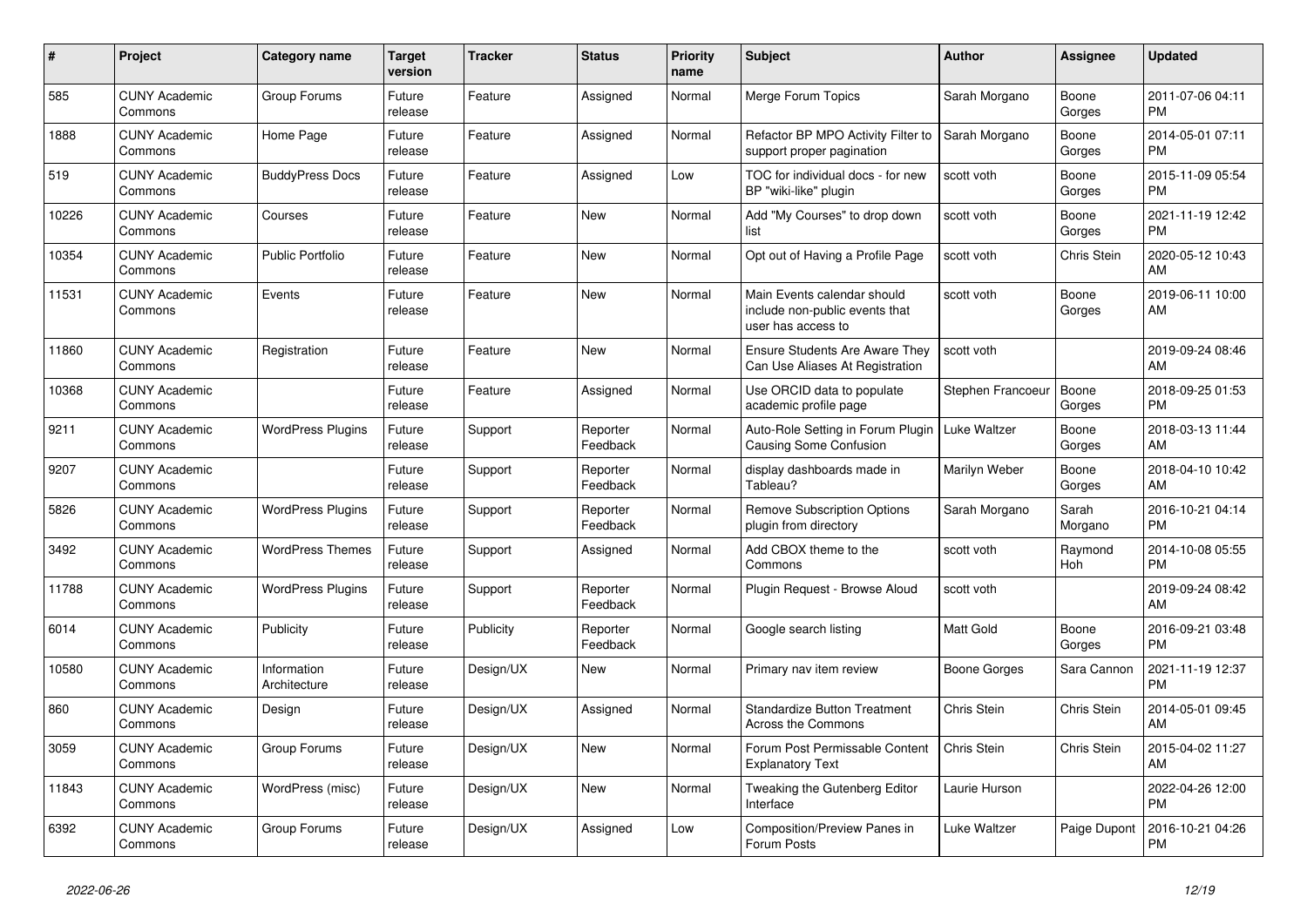| #     | <b>Project</b>                  | Category name            | <b>Target</b><br>version | <b>Tracker</b> | <b>Status</b>        | <b>Priority</b><br>name | <b>Subject</b>                                                               | <b>Author</b>           | <b>Assignee</b>     | <b>Updated</b>                |
|-------|---------------------------------|--------------------------|--------------------------|----------------|----------------------|-------------------------|------------------------------------------------------------------------------|-------------------------|---------------------|-------------------------------|
| 7624  | <b>CUNY Academic</b><br>Commons | BuddyPress (misc)        | Future<br>release        | Design/UX      | <b>New</b>           | Normal                  | <b>BP Notifications</b>                                                      | Luke Waltzer            | Paige Dupont        | 2017-02-08 10:43<br><b>PM</b> |
| 3577  | <b>CUNY Academic</b><br>Commons | My Commons               | Future<br>release        | Design/UX      | Assigned             | Normal                  | Replies to items in My Commons                                               | <b>Matt Gold</b>        | Raymond<br>Hoh      | 2015-04-09 05:19<br><b>PM</b> |
| 4404  | <b>CUNY Academic</b><br>Commons | <b>Public Portfolio</b>  | Future<br>release        | Design/UX      | Assigned             | Normal                  | Change color of permissions info<br>on portfolio editing interface           | Matt Gold               | Samantha<br>Raddatz | 2015-08-11 05:28<br><b>PM</b> |
| 4903  | <b>CUNY Academic</b><br>Commons | Events                   | Future<br>release        | Design/UX      | Assigned             | Normal                  | Improving visual appearance of<br>event calendars                            | <b>Matt Gold</b>        | Boone<br>Gorges     | 2016-10-13 11:51<br>AM        |
| 5182  | <b>CUNY Academic</b><br>Commons | Social Paper             | Future<br>release        | Design/UX      | New                  | Normal                  | 'Publishing" a private paper on<br>social paper?                             | Raffi<br>Khatchadourian | Boone<br>Gorges     | 2016-10-13 04:12<br><b>PM</b> |
| 5183  | <b>CUNY Academic</b><br>Commons | Social Paper             | Future<br>release        | Design/UX      | New                  | Normal                  | Creating a new paper when<br>viewing an existing paper                       | Raffi<br>Khatchadourian | Samantha<br>Raddatz | 2016-02-02 12:09<br><b>PM</b> |
| 4221  | <b>CUNY Academic</b><br>Commons | Group Forums             | Future<br>release        | Design/UX      | Assigned             | Normal                  | Add 'Number of Posts' display<br>option to Forum page                        | Samantha Raddatz        | Samantha<br>Raddatz | 2015-06-26 02:21<br><b>PM</b> |
| 4222  | <b>CUNY Academic</b><br>Commons | <b>User Experience</b>   | Future<br>release        | Design/UX      | <b>New</b>           | Normal                  | Add information to 'Delete<br>Account' page                                  | Samantha Raddatz        | scott voth          | 2015-06-26 11:35<br>AM        |
| 4225  | <b>CUNY Academic</b><br>Commons | DiRT Integration         | Future<br>release        | Design/UX      | <b>New</b>           | Normal                  | Add information to DIRT page (in<br>Create a Group)                          | Samantha Raddatz        | <b>Matt Gold</b>    | 2015-06-26 03:14<br><b>PM</b> |
| 4226  | <b>CUNY Academic</b><br>Commons | <b>BuddyPress Docs</b>   | Future<br>release        | Design/UX      | <b>New</b>           | Normal                  | Add option to connect a Doc with<br>a Group                                  | Samantha Raddatz        | Samantha<br>Raddatz | 2015-09-09 04:08<br><b>PM</b> |
| 4253  | <b>CUNY Academic</b><br>Commons | <b>Public Portfolio</b>  | Future<br>release        | Design/UX      | <b>New</b>           | Normal                  | Encourage users to add portfolio<br>content                                  | Samantha Raddatz        | Samantha<br>Raddatz | 2015-07-07 11:32<br>AM        |
| 4592  | <b>CUNY Academic</b><br>Commons | Events                   | Future<br>release        | Design/UX      | New                  | Normal                  | Event Creation - Venue Dropdown<br>Slow                                      | Samantha Raddatz        | Boone<br>Gorges     | 2015-09-14 04:56<br><b>PM</b> |
| 4622  | <b>CUNY Academic</b><br>Commons | <b>Public Portfolio</b>  | Future<br>release        | Design/UX      | <b>New</b>           | Normal                  | <b>Profile Visibility Settings</b>                                           | Samantha Raddatz        | Samantha<br>Raddatz | 2015-09-21 12:18<br><b>PM</b> |
| 8078  | <b>CUNY Academic</b><br>Commons | <b>WordPress Plugins</b> | Future<br>release        | System Upgrade | Assigned             | Normal                  | <b>CommentPress Updates</b>                                                  | Margaret Galvan         | Christian<br>Wach   | 2017-05-08 03:49<br><b>PM</b> |
| 10794 | <b>CUNY Academic</b><br>Commons | Performance              | Not tracked              | <b>Bug</b>     | <b>New</b>           | Normal                  | Memcached connection<br>occasionally breaks                                  | Boone Gorges            | Boone<br>Gorges     | 2018-12-06 03:30<br><b>PM</b> |
| 12436 | <b>CUNY Academic</b><br>Commons |                          | Not tracked              | <b>Bug</b>     | Assigned             | Normal                  | Nightly system downtime                                                      | Boone Gorges            |                     | 2020-08-01 09:30<br>AM        |
| 11415 | <b>CUNY Academic</b><br>Commons | <b>WordPress Plugins</b> | Not tracked              | Bug            | Reporter<br>Feedback | Normal                  | Blog Subscriptions in Jetpack                                                | Laurie Hurson           |                     | 2019-05-14 10:34<br>AM        |
| 11879 | <b>CUNY Academic</b><br>Commons |                          | Not tracked              | Bug            | <b>New</b>           | Normal                  | Hypothesis comments appearing<br>on multiple, different pdfs across<br>blogs | Laurie Hurson           | Laurie Hurson       | 2019-09-19 02:39<br><b>PM</b> |
| 12438 | <b>CUNY Academic</b><br>Commons | Courses                  | Not tracked              | <b>Bug</b>     | <b>New</b>           | Normal                  | Site appearing twice                                                         | Laurie Hurson           | Boone<br>Gorges     | 2020-02-18 01:34<br><b>PM</b> |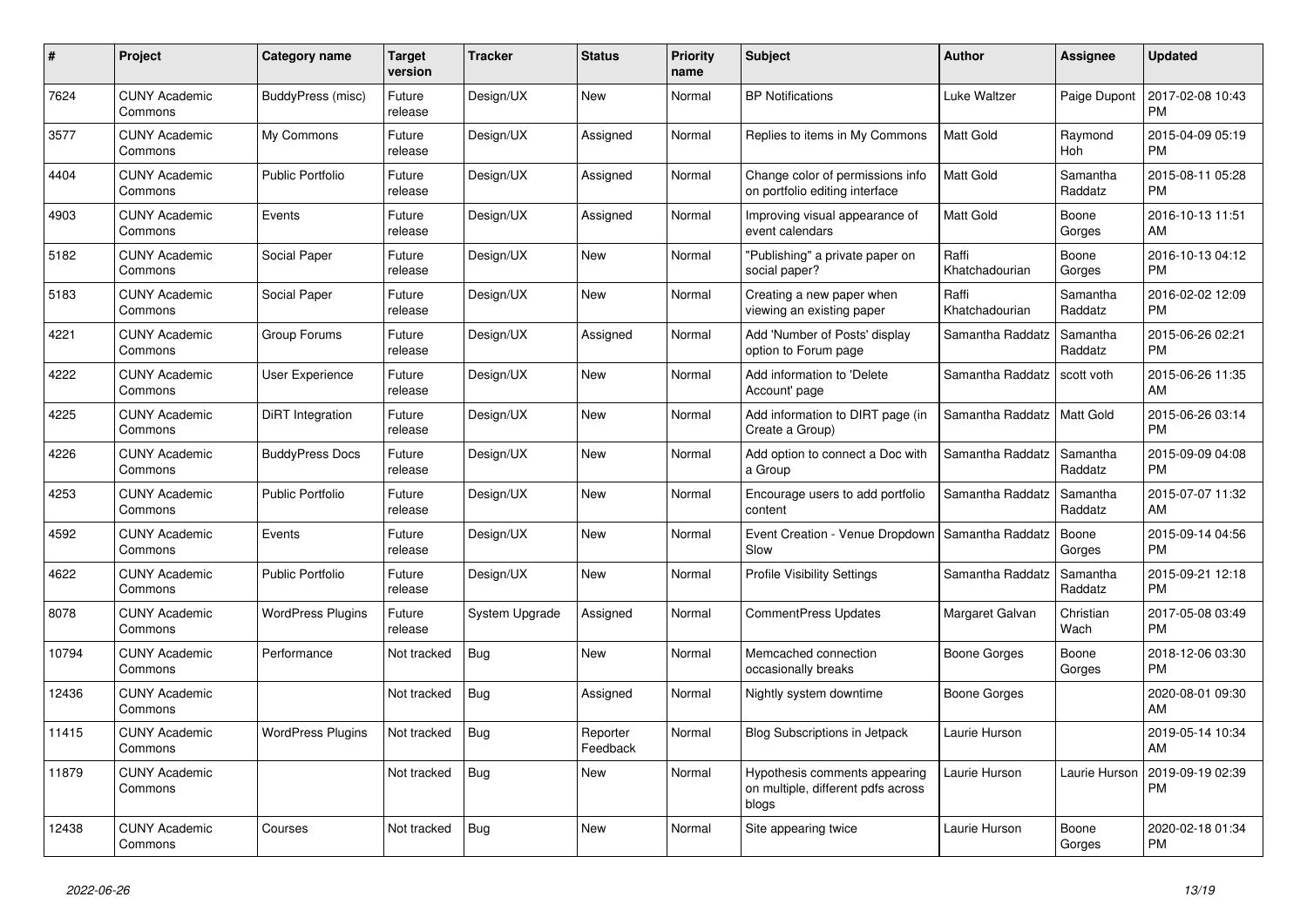| #     | <b>Project</b>                  | <b>Category name</b>       | Target<br>version | Tracker    | <b>Status</b>        | <b>Priority</b><br>name | <b>Subject</b>                                                                                | <b>Author</b>         | <b>Assignee</b>       | <b>Updated</b>                |
|-------|---------------------------------|----------------------------|-------------------|------------|----------------------|-------------------------|-----------------------------------------------------------------------------------------------|-----------------------|-----------------------|-------------------------------|
| 9060  | <b>CUNY Academic</b><br>Commons | Commons In A Box           | Not tracked       | <b>Bug</b> | Hold                 | Normal                  | Problems with CBox image library<br>upload                                                    | Lisa Rhody            | Raymond<br><b>Hoh</b> | 2018-01-10 03:26<br><b>PM</b> |
| 5317  | <b>CUNY Academic</b><br>Commons | Group Blogs                | Not tracked       | <b>Bug</b> | Reporter<br>Feedback | Normal                  | Notifications of New Post Didn't<br>Come                                                      | Luke Waltzer          | Samantha<br>Raddatz   | 2016-03-21 10:41<br><b>PM</b> |
| 6644  | <b>CUNY Academic</b><br>Commons |                            | Not tracked       | Bug        | Reporter<br>Feedback | High                    | White Screen at Login Pge                                                                     | Luke Waltzer          | Raymond<br>Hoh        | 2016-11-21 10:34<br><b>PM</b> |
| 7928  | <b>CUNY Academic</b><br>Commons | Group Forums               | Not tracked       | <b>Bug</b> | <b>New</b>           | Normal                  | Duplicate Forum post                                                                          | Luke Waltzer          | Raymond<br>Hoh        | 2017-04-11 09:27<br><b>PM</b> |
| 13430 | <b>CUNY Academic</b><br>Commons | Reply By Email             | Not tracked       | <b>Bug</b> | New                  | Normal                  | Delay in RBE                                                                                  | Luke Waltzer          | Raymond<br>Hoh        | 2020-10-13 11:16<br>AM        |
| 12360 | <b>CUNY Academic</b><br>Commons | <b>WordPress Themes</b>    | Not tracked       | Bug        | Reporter<br>Feedback | Normal                  | site just says "DANTE We are<br>currently in maintenance mode,<br>please check back shortly." | Marilyn Weber         |                       | 2020-02-04 12:13<br><b>PM</b> |
| 13328 | <b>CUNY Academic</b><br>Commons | Group Forums               | Not tracked       | Bug        | Reporter<br>Feedback | Normal                  | cross-posting in two related<br>groups                                                        | Marilyn Weber         | Raymond<br>Hoh        | 2020-09-15 10:39<br><b>PM</b> |
| 10262 | <b>CUNY Academic</b><br>Commons |                            | Not tracked       | <b>Bug</b> | Reporter<br>Feedback | Normal                  | Newsletter Plugin: Broken Image<br>at Bottom of All Newsletters                               | Mark Webb             | Raymond<br><b>Hoh</b> | 2018-08-30 05:17<br><b>PM</b> |
| 10678 | <b>CUNY Academic</b><br>Commons |                            | Not tracked       | <b>Bug</b> | Reporter<br>Feedback | High                    | Newsletter Plugin Not Sending<br><b>Out Newsletters</b>                                       | Mark Webb             | Boone<br>Gorges       | 2019-09-16 09:38<br><b>PM</b> |
| 10769 | <b>CUNY Academic</b><br>Commons | <b>WordPress Themes</b>    | Not tracked       | <b>Bug</b> | Reporter<br>Feedback | Normal                  | 2011 Theme Sidebar                                                                            | Mark Webb             |                       | 2018-12-04 04:09<br><b>PM</b> |
| 11120 | <b>CUNY Academic</b><br>Commons | <b>WordPress Plugins</b>   | Not tracked       | Bug        | Reporter<br>Feedback | Normal                  | Events Manager Events Not<br>Showing Up                                                       | Mark Webb             |                       | 2019-02-27 04:10<br><b>PM</b> |
| 6671  | <b>CUNY Academic</b><br>Commons | Reply By Email             | Not tracked       | Bug        | Assigned             | Normal                  | "Post too often" RBE error<br>message                                                         | <b>Matt Gold</b>      | Raymond<br>Hoh        | 2016-11-11 09:55<br>AM        |
| 6995  | <b>CUNY Academic</b><br>Commons | Home Page                  | Not tracked       | <b>Bug</b> | Assigned             | Normal                  | member filter on homepage not<br>working                                                      | Matt Gold             | Raymond<br>Hoh        | 2016-12-11 09:46<br><b>PM</b> |
| 8991  | <b>CUNY Academic</b><br>Commons | Reply By Email             | Not tracked       | <b>Bug</b> | Hold                 | Normal                  | RBE duplicate email message<br>issue                                                          | Matt Gold             | Raymond<br>Hoh        | 2018-02-18 08:53<br><b>PM</b> |
| 9979  | <b>CUNY Academic</b><br>Commons | <b>Email Notifications</b> | Not tracked       | <b>Bug</b> | Reporter<br>Feedback | Normal                  | Reports of slow email activation<br>emails                                                    | Matt Gold             | Boone<br>Gorges       | 2018-08-29 09:40<br><b>PM</b> |
| 10040 | <b>CUNY Academic</b><br>Commons | WordPress (misc)           | Not tracked       | <b>Bug</b> | Reporter<br>Feedback | Normal                  | User doesn't see full list of themes                                                          | <b>Matt Gold</b>      | Boone<br>Gorges       | 2018-07-25 10:12<br>AM        |
| 13949 | <b>CUNY Academic</b><br>Commons |                            | Not tracked       | Bug        | <b>New</b>           | Normal                  | Continued debugging of runaway<br>MySQL connections                                           | <b>Matt Gold</b>      | Boone<br>Gorges       | 2021-09-14 10:42<br>AM        |
| 9346  | <b>CUNY Academic</b><br>Commons | WordPress (misc)           | Not tracked       | <b>Bug</b> | <b>New</b>           | Normal                  | Clone cetls.bmcc.cuny.edu for<br>development                                                  | Owen Roberts          | Raymond<br>Hoh        | 2018-03-06 05:35<br><b>PM</b> |
| 14483 | <b>CUNY Academic</b><br>Commons | WordPress - Media          | Not tracked       | Bug        | Reporter<br>Feedback | Normal                  | Wordpress PDF Embed Stopped<br>Working after JITP Media Clone                                 | <b>Patrick DeDauw</b> | Boone<br>Gorges       | 2021-05-20 01:51<br><b>PM</b> |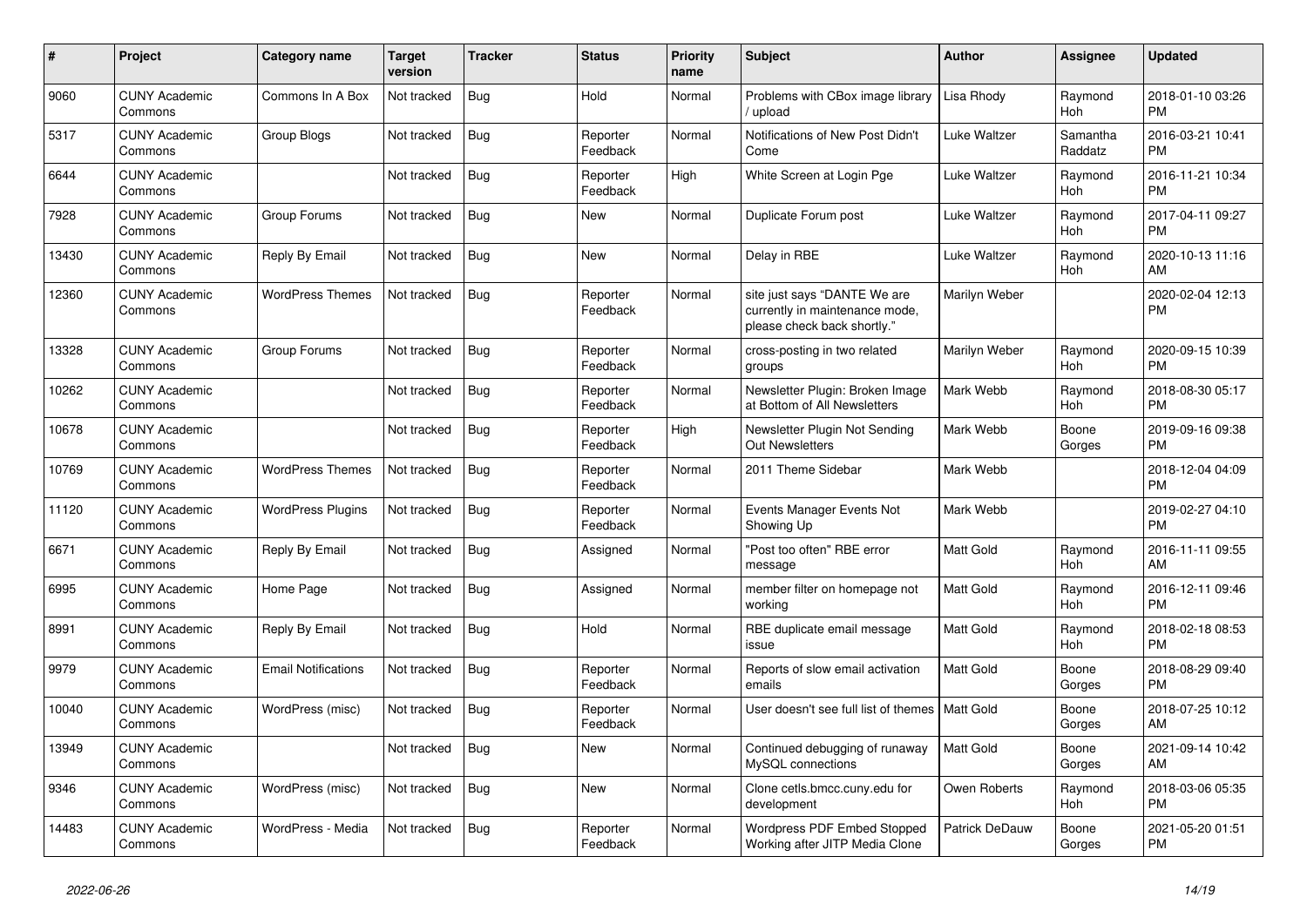| #     | Project                         | <b>Category name</b>           | <b>Target</b><br>version | <b>Tracker</b> | <b>Status</b>        | <b>Priority</b><br>name | <b>Subject</b>                                                                                    | <b>Author</b>           | <b>Assignee</b>    | <b>Updated</b>                |
|-------|---------------------------------|--------------------------------|--------------------------|----------------|----------------------|-------------------------|---------------------------------------------------------------------------------------------------|-------------------------|--------------------|-------------------------------|
| 15242 | <b>CUNY Academic</b><br>Commons | Performance                    | Not tracked              | Bug            | Reporter<br>Feedback | Normal                  | Slugist site                                                                                      | Raffi<br>Khatchadourian | Boone<br>Gorges    | 2022-02-07 11:14<br>AM        |
| 9515  | <b>CUNY Academic</b><br>Commons | <b>WordPress Plugins</b>       | Not tracked              | <b>Bug</b>     | Reporter<br>Feedback | Normal                  | Text to Speech plugin - "More<br>Slowly" checkbox not working                                     | scott voth              | Boone<br>Gorges    | 2018-06-13 02:26<br><b>PM</b> |
| 4972  | <b>CUNY Academic</b><br>Commons | Analytics                      | Not tracked              | Bug            | New                  | Normal                  | <b>Newsletter Analytics</b>                                                                       | Stephen Real            | Matt Gold          | 2015-12-09 12:54<br><b>PM</b> |
| 8440  | <b>CUNY Academic</b><br>Commons | Onboarding                     | Not tracked              | <b>Bug</b>     | <b>New</b>           | Normal                  | Create Test Email Accounts for<br><b>Onboarding Project</b>                                       | Stephen Real            | Stephen Real       | 2017-08-01 09:49<br><b>PM</b> |
| 14629 | <b>CUNY Academic</b><br>Commons |                                | Not tracked              | <b>Bug</b>     | Reporter<br>Feedback | Normal                  | Possible Post Order Bug?                                                                          | <b>Syelle Graves</b>    |                    | 2021-09-14 10:47<br>AM        |
| 11556 | <b>CUNY Academic</b><br>Commons | Courses                        | Not tracked              | Bug            | Reporter<br>Feedback | Normal                  | Instructor name given in course<br>listing                                                        | Tom Harbison            |                    | 2019-06-25 04:12<br><b>PM</b> |
| 12198 | <b>CUNY Academic</b><br>Commons |                                | Not tracked              | <b>Bug</b>     | Reporter<br>Feedback | Normal                  | Duplicate listing in My Sites                                                                     | Tom Harbison            |                    | 2019-12-09 05:50<br><b>PM</b> |
| 3230  | <b>CUNY Academic</b><br>Commons | Internal Tools and<br>Workflow | Not tracked              | Feature        | Assigned             | High                    | Scripts for quicker<br>provisioning/updating of<br>development environments                       | <b>Boone Gorges</b>     | Boone<br>Gorges    | 2016-01-26 04:54<br><b>PM</b> |
| 11517 | <b>CUNY Academic</b><br>Commons |                                | Not tracked              | Feature        | Assigned             | Normal                  | wp-accessibility plugin should not<br>strip 'target="_blank"' by default                          | <b>Boone Gorges</b>     | Laurie Hurson      | 2019-09-24 09:57<br>AM        |
| 12911 | <b>CUNY Academic</b><br>Commons |                                | Not tracked              | Feature        | <b>New</b>           | Normal                  | Block access to xmlrpc.php based<br>on User-Agent                                                 | <b>Boone Gorges</b>     | Boone<br>Gorges    | 2020-06-09 05:12<br><b>PM</b> |
| 3615  | <b>CUNY Academic</b><br>Commons | Redmine                        | Not tracked              | Feature        | <b>New</b>           | Low                     | Create Redmine issues via email                                                                   | Dominic Giglio          | Boone<br>Gorges    | 2017-11-16 11:36<br>AM        |
| 15923 | <b>CUNY Academic</b><br>Commons |                                | Not tracked              | Feature        | Reporter<br>Feedback | Normal                  | <b>Bellows Plugin Adjustments</b>                                                                 | Laurie Hurson           |                    | 2022-04-20 10:10<br>AM        |
| 7828  | <b>CUNY Academic</b><br>Commons |                                | Not tracked              | Feature        | Assigned             | Normal                  | Theme Assessment 2017                                                                             | Margaret Galvan         | Margaret<br>Galvan | 2017-05-02 10:41<br><b>PM</b> |
| 13912 | <b>CUNY Academic</b><br>Commons |                                | Not tracked              | Feature        | Hold                 | Low                     | posting "missed schedule"                                                                         | Marilyn Weber           |                    | 2021-02-23 10:46<br>AM        |
| 3657  | <b>CUNY Academic</b><br>Commons | WordPress (misc)               | Not tracked              | Feature        | <b>New</b>           | Normal                  | Create alert for GC email<br>addresses                                                            | <b>Matt Gold</b>        | Matt Gold          | 2016-04-14 11:29<br><b>PM</b> |
| 6115  | <b>CUNY Academic</b><br>Commons | Publicity                      | Not tracked              | Feature        | Assigned             | Normal                  | create digital signage for GC                                                                     | Matt Gold               | scott voth         | 2016-10-11 10:09<br><b>PM</b> |
| 8837  | <b>CUNY Academic</b><br>Commons |                                | Not tracked              | Feature        | Assigned             | Normal                  | Create a form to request info from   Matt Gold<br>people requesting premium<br>themes and plugins |                         | Marilyn<br>Weber   | 2017-11-14 03:35<br>PM        |
| 8898  | <b>CUNY Academic</b><br>Commons | Social Paper                   | Not tracked              | Feature        | Assigned             | Normal                  | Usage data on docs and social<br>paper                                                            | Matt Gold               | Matt Gold          | 2017-11-16 11:32<br>AM        |
| 8902  | <b>CUNY Academic</b><br>Commons | Design                         | Not tracked              | Feature        | Assigned             | Normal                  | Report back on research on<br><b>BuddyPress themes</b>                                            | Matt Gold               | Michael Smith      | 2017-11-10 12:31<br>PM        |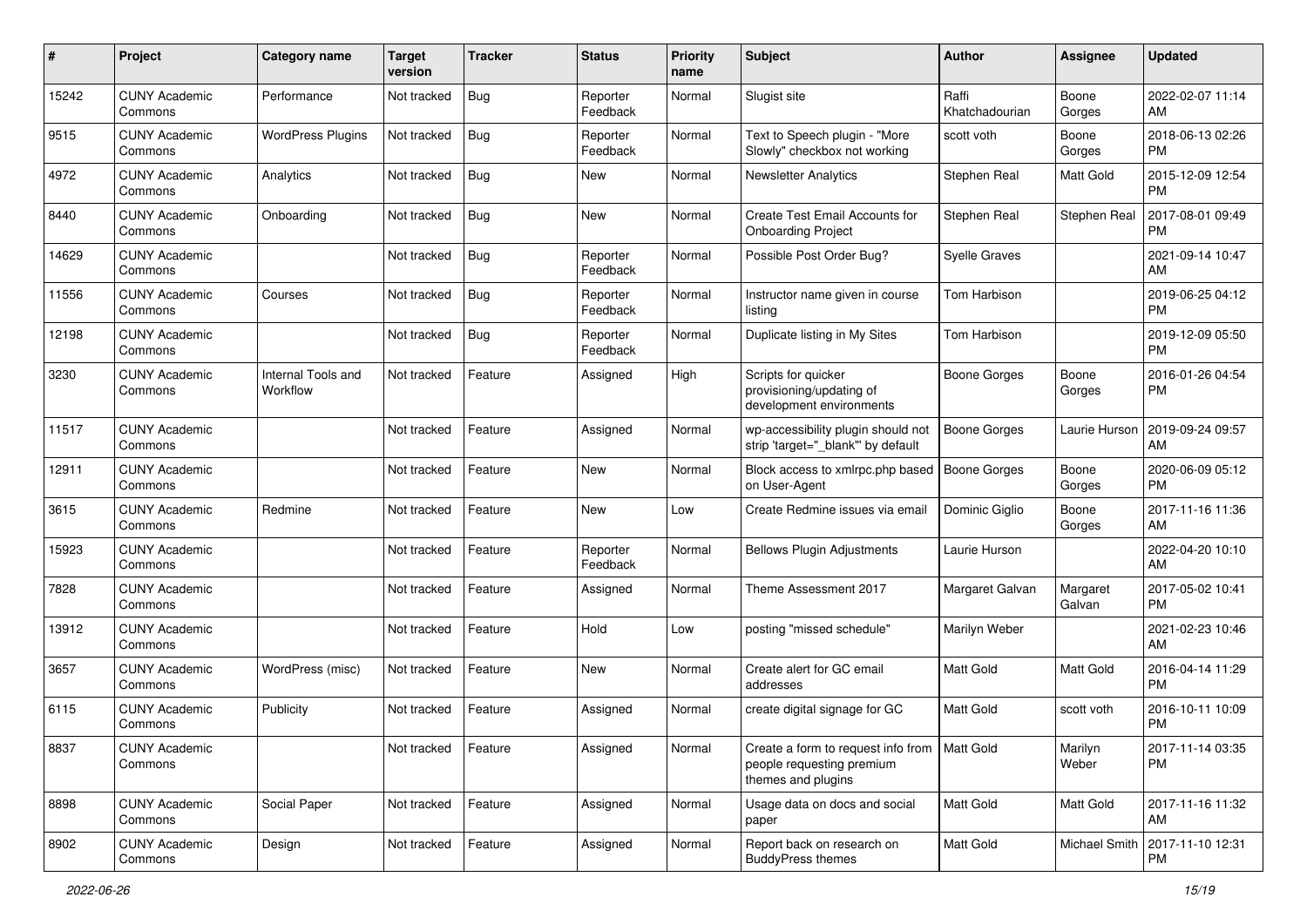| #     | Project                         | <b>Category name</b>     | <b>Target</b><br>version | <b>Tracker</b> | <b>Status</b>        | <b>Priority</b><br>name | Subject                                                                                                                                      | <b>Author</b>           | Assignee              | <b>Updated</b>                |
|-------|---------------------------------|--------------------------|--------------------------|----------------|----------------------|-------------------------|----------------------------------------------------------------------------------------------------------------------------------------------|-------------------------|-----------------------|-------------------------------|
| 8976  | <b>CUNY Academic</b><br>Commons | Reply By Email           | Not tracked              | Feature        | Assigned             | Normal                  | Package RBE new topics<br>posting?                                                                                                           | Matt Gold               | Raymond<br><b>Hoh</b> | 2017-12-04 02:34<br><b>PM</b> |
| 9908  | <b>CUNY Academic</b><br>Commons |                          | Not tracked              | Feature        | <b>New</b>           | Normal                  | Is it possible to send email<br>updates to users (or an email<br>address not on the list) for only a<br>single page AFTER being<br>prompted? | <b>Michael Shields</b>  | scott voth            | 2018-06-11 01:34<br><b>PM</b> |
| 9420  | <b>CUNY Academic</b><br>Commons | cuny.is                  | Not tracked              | Feature        | <b>New</b>           | Normal                  | Request for http://cuny.is/streams                                                                                                           | Raffi<br>Khatchadourian | Marilyn<br>Weber      | 2018-04-02 10:08<br>AM        |
| 11077 | <b>CUNY Academic</b><br>Commons | Events                   | Not tracked              | Feature        | Reporter<br>Feedback | Normal                  | Show event category description<br>in event list view                                                                                        | Raffi<br>Khatchadourian |                       | 2019-02-12 10:38<br><b>PM</b> |
| 14394 | <b>CUNY Academic</b><br>Commons |                          | Not tracked              | Feature        | New                  | Normal                  | Commons News Site - redesign                                                                                                                 | scott voth              | scott voth            | 2021-09-14 10:46<br>AM        |
| 9643  | <b>CUNY Academic</b><br>Commons | Publicity                | Not tracked              | Feature        | <b>New</b>           | Normal                  | Create a page on the Commons<br>for logos etc.                                                                                               | Stephen Real            | <b>Stephen Real</b>   | 2018-04-24 10:53<br>AM        |
| 5679  | <b>CUNY Academic</b><br>Commons | Analytics                | Not tracked              | Feature        | New                  | Normal                  | Logged In Users for GA                                                                                                                       | Valerie Townsend        | Valerie<br>Townsend   | 2016-06-11 09:49<br>AM        |
| 11883 | <b>CUNY Academic</b><br>Commons | Help/Codex               | Not tracked              | Support        | New                  | Normal                  | Need Embedding Help Page<br>Update (Tableau)                                                                                                 | Anthony Wheeler         | scott voth            | 2019-09-24 08:49<br>AM        |
| 9729  | <b>CUNY Academic</b><br>Commons | <b>SEO</b>               | Not tracked              | Support        | New                  | Normal                  | 503 Errors showing on<br>newlaborforum.cuny.edu                                                                                              | Diane Krauthamer        | Raymond<br>Hoh        | 2018-05-22 04:48<br><b>PM</b> |
| 11545 | <b>CUNY Academic</b><br>Commons | <b>WordPress Plugins</b> | Not tracked              | Support        | <b>New</b>           | Normal                  | Twitter searches in WordPress                                                                                                                | Gina Cherry             | Matt Gold             | 2019-09-23 01:03<br><b>PM</b> |
| 12004 | <b>CUNY Academic</b><br>Commons |                          | Not tracked              | Support        | Reporter<br>Feedback | Normal                  | Notifications for spam blog<br>comments                                                                                                      | Gina Cherry             | Raymond<br>Hoh        | 2019-11-01 12:05<br><b>PM</b> |
| 14842 | <b>CUNY Academic</b><br>Commons |                          | Not tracked              | Support        | Reporter<br>Feedback | Normal                  | Question about widgets and block<br>editor                                                                                                   | Gina Cherry             |                       | 2021-10-06 03:01<br><b>PM</b> |
| 12328 | <b>CUNY Academic</b><br>Commons |                          | Not tracked              | Support        | <b>New</b>           | Normal                  | Sign up Code for Non-CUNY<br>Faculty                                                                                                         | Laurie Hurson           |                       | 2020-01-28 10:25<br>AM        |
| 12484 | <b>CUNY Academic</b><br>Commons |                          | Not tracked              | Support        | Reporter<br>Feedback | Normal                  | Sign up Code for COIL Course<br>starting in March                                                                                            | Laurie Hurson           | Matt Gold             | 2020-03-02 02:26<br><b>PM</b> |
| 14538 | <b>CUNY Academic</b><br>Commons |                          | Not tracked              | Support        | Reporter<br>Feedback | Normal                  | <b>Weebly To Commons</b>                                                                                                                     | Laurie Hurson           |                       | 2021-09-14 10:47<br>AM        |
| 15176 | <b>CUNY Academic</b><br>Commons |                          | Not tracked              | Support        | Reporter<br>Feedback | Normal                  | Archiving Q Writing & Old<br>Wordpress Sites on the Commons                                                                                  | Laurie Hurson           |                       | 2022-02-08 10:28<br>AM        |
| 2175  | <b>CUNY Academic</b><br>Commons | WordPress (misc)         | Not tracked              | Support        | Assigned             | Normal                  | Subscibe 2 vs. Jetpack<br>subscription options                                                                                               | local admin             | Matt Gold             | 2016-01-26 04:58<br><b>PM</b> |
| 8607  | <b>CUNY Academic</b><br>Commons |                          | Not tracked              | Support        | <b>New</b>           | Normal                  | Paypal?                                                                                                                                      | Marilyn Weber           | Matt Gold             | 2018-05-15 01:37<br><b>PM</b> |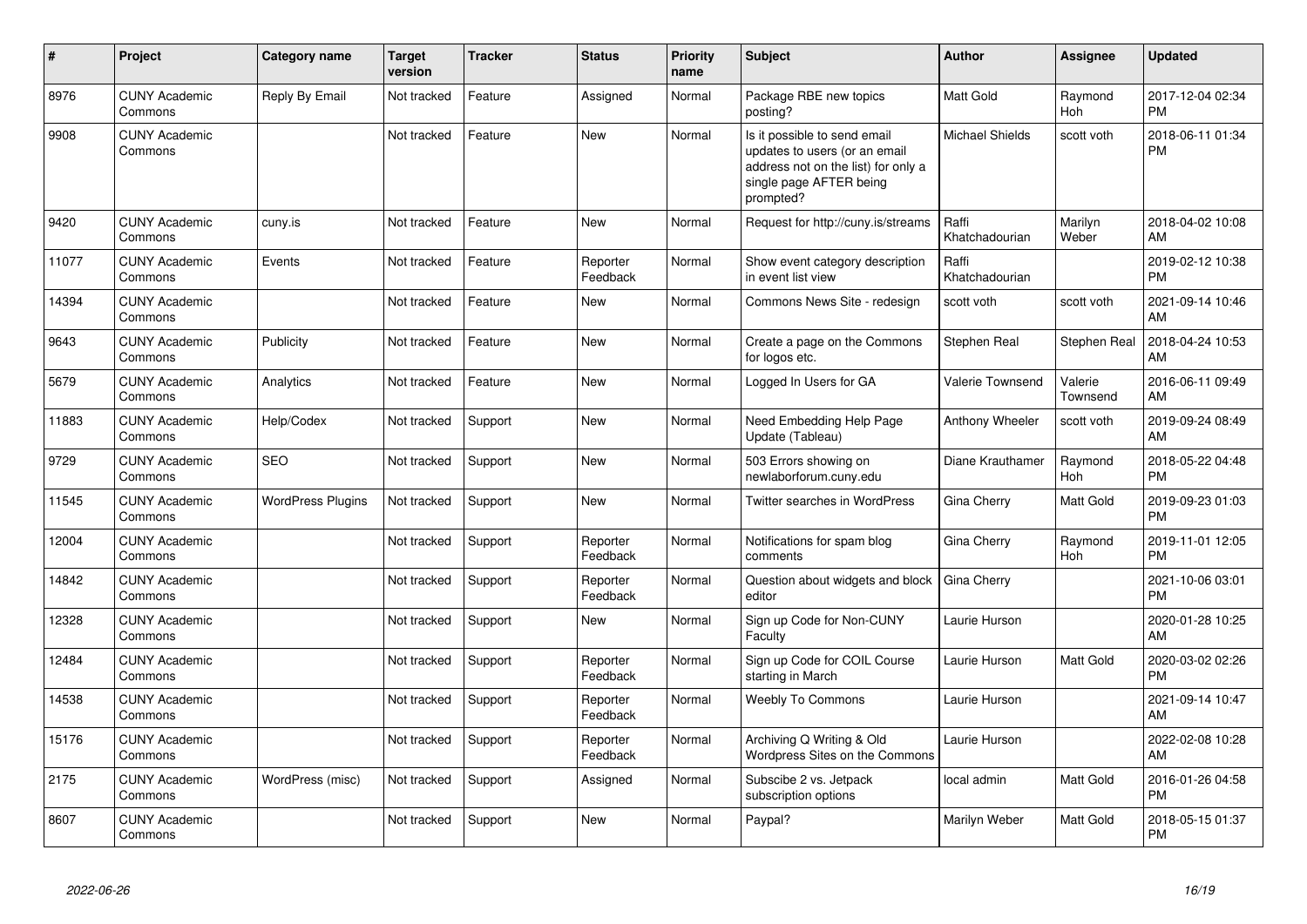| #     | Project                         | Category name             | <b>Target</b><br>version | <b>Tracker</b> | <b>Status</b>        | <b>Priority</b><br>name | <b>Subject</b>                                                   | <b>Author</b> | <b>Assignee</b>  | <b>Updated</b>                |
|-------|---------------------------------|---------------------------|--------------------------|----------------|----------------------|-------------------------|------------------------------------------------------------------|---------------|------------------|-------------------------------|
| 10273 | <b>CUNY Academic</b><br>Commons | Registration              | Not tracked              | Support        | Reporter<br>Feedback | Normal                  | users combining CF and campus<br>address                         | Marilyn Weber |                  | 2019-09-18 10:58<br>AM        |
| 10657 | <b>CUNY Academic</b><br>Commons |                           | Not tracked              | Support        | Reporter<br>Feedback | Normal                  | child theme problems                                             | Marilyn Weber |                  | 2018-11-08 01:19<br><b>PM</b> |
| 11149 | <b>CUNY Academic</b><br>Commons |                           | Not tracked              | Support        | Reporter<br>Feedback | Normal                  | comments getting blocked                                         | Marilyn Weber | Raymond<br>Hoh   | 2019-03-26 11:40<br>AM        |
| 11509 | <b>CUNY Academic</b><br>Commons |                           | Not tracked              | Support        | Reporter<br>Feedback | Normal                  | deleted Page causing a Menu<br>problem?                          | Marilyn Weber |                  | 2019-06-04 09:54<br>AM        |
| 11519 | <b>CUNY Academic</b><br>Commons |                           | Not tracked              | Support        | Assigned             | Normal                  | comment option not appearing                                     | Marilyn Weber |                  | 2019-09-24 10:28<br>AM        |
| 11771 | <b>CUNY Academic</b><br>Commons |                           | Not tracked              | Support        | Reporter<br>Feedback | Normal                  | post displays in sections                                        | Marilyn Weber |                  | 2019-08-20 10:34<br>AM        |
| 11787 | <b>CUNY Academic</b><br>Commons |                           | Not tracked              | Support        | Reporter<br>Feedback | Normal                  | automated comments notifications<br>on ZenDesk                   | Marilyn Weber |                  | 2019-08-26 06:18<br><b>PM</b> |
| 11848 | <b>CUNY Academic</b><br>Commons |                           | Not tracked              | Support        | Hold                 | Normal                  | a Dean of Faculty wants to share<br>a large file                 | Marilyn Weber |                  | 2019-09-24 08:44<br>AM        |
| 12350 | <b>CUNY Academic</b><br>Commons | <b>Blogs (BuddyPress)</b> | Not tracked              | Support        | Reporter<br>Feedback | Normal                  | URL creation problem                                             | Marilyn Weber |                  | 2020-02-03 11:27<br>AM        |
| 12352 | <b>CUNY Academic</b><br>Commons |                           | Not tracked              | Support        | <b>New</b>           | Normal                  | 'posts list" page builder block<br>option                        | Marilyn Weber |                  | 2020-02-03 01:29<br><b>PM</b> |
| 12382 | <b>CUNY Academic</b><br>Commons | Membership                | Not tracked              | Support        | <b>New</b>           | Normal                  | Email request change                                             | Marilyn Weber | Marilyn<br>Weber | 2020-02-06 12:56<br><b>PM</b> |
| 12741 | <b>CUNY Academic</b><br>Commons | <b>WordPress Plugins</b>  | Not tracked              | Support        | Reporter<br>Feedback | Normal                  | Tableau Public Viz Block                                         | Marilyn Weber | Raymond<br>Hoh   | 2020-05-12 11:00<br>AM        |
| 13034 | <b>CUNY Academic</b><br>Commons |                           | Not tracked              | Support        | Reporter<br>Feedback | Normal                  | a site is asking people to join the<br>Commons to get a download | Marilyn Weber |                  | 2020-07-12 07:23<br>AM        |
| 13255 | <b>CUNY Academic</b><br>Commons |                           | Not tracked              | Support        | Reporter<br>Feedback | Normal                  | Accessibility problems                                           | Marilyn Weber |                  | 2020-09-01 05:48<br><b>PM</b> |
| 13286 | <b>CUNY Academic</b><br>Commons |                           | Not tracked              | Support        | New                  | Normal                  | problem connecting with<br>WordPress app                         | Marilyn Weber | Raymond<br>Hoh   | 2020-09-08 11:16<br>AM        |
| 13975 | <b>CUNY Academic</b><br>Commons | Social Paper              | Not tracked              | Support        | Reporter<br>Feedback | Normal                  | can't approve comments on<br>Social Paper paper                  | Marilyn Weber |                  | 2021-02-12 09:33<br>AM        |
| 14074 | <b>CUNY Academic</b><br>Commons | WordPress (misc)          | Not tracked              | Support        | Reporter<br>Feedback | Normal                  | page password protection<br>problem                              | Marilyn Weber |                  | 2021-03-02 11:03<br>AM        |
| 14398 | <b>CUNY Academic</b><br>Commons |                           | Not tracked              | Support        | Reporter<br>Feedback | Normal                  | Events plug-in notification<br>problem                           | Marilyn Weber |                  | 2021-05-11 11:21<br>AM        |
| 14900 | <b>CUNY Academic</b><br>Commons |                           | Not tracked              | Support        | Reporter<br>Feedback | Normal                  | previous theme?                                                  | Marilyn Weber |                  | 2021-10-25 10:31<br>AM        |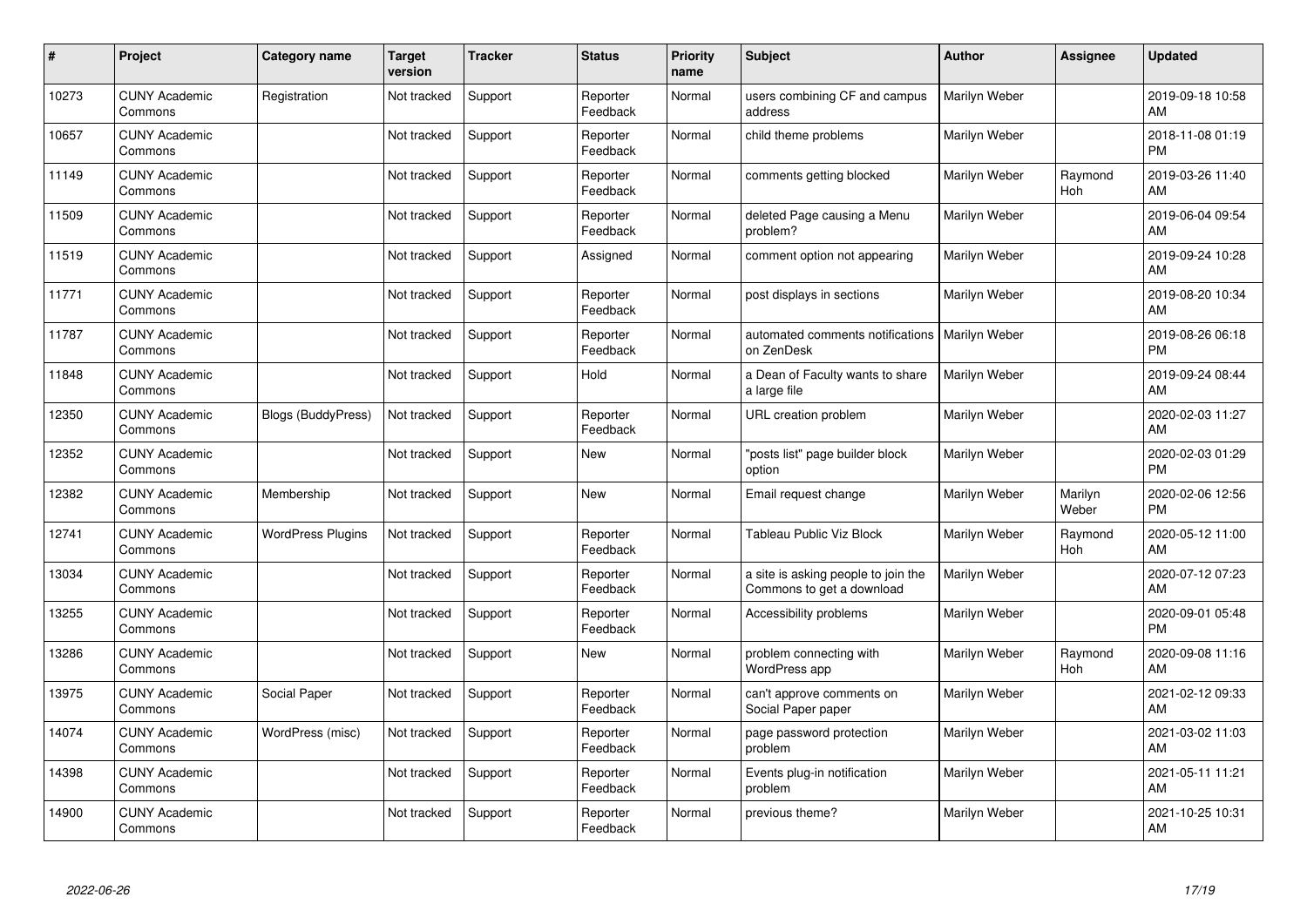| #     | Project                         | <b>Category name</b>    | <b>Target</b><br>version | <b>Tracker</b> | <b>Status</b>        | <b>Priority</b><br>name | <b>Subject</b>                                                                            | <b>Author</b>         | <b>Assignee</b>       | <b>Updated</b>                |
|-------|---------------------------------|-------------------------|--------------------------|----------------|----------------------|-------------------------|-------------------------------------------------------------------------------------------|-----------------------|-----------------------|-------------------------------|
| 14911 | <b>CUNY Academic</b><br>Commons | <b>WordPress Themes</b> | Not tracked              | Support        | <b>New</b>           | Normal                  | Twentytwentyone theme                                                                     | Marilyn Weber         |                       | 2021-10-28 10:37<br>AM        |
| 15816 | <b>CUNY Academic</b><br>Commons |                         | Not tracked              | Support        | New                  | Normal                  | slow loading at SPS                                                                       | Marilyn Weber         |                       | 2022-04-05 01:26<br><b>PM</b> |
| 636   | <b>CUNY Academic</b><br>Commons | WordPress (misc)        | Not tracked              | Support        | Assigned             | Normal                  | Create Lynda.com-like Table of<br>Contents for Prospective Tutorial<br><b>Screencasts</b> | <b>Matt Gold</b>      | scott voth            | 2016-02-23 03:12<br><b>PM</b> |
| 4070  | <b>CUNY Academic</b><br>Commons | Analytics               | Not tracked              | Support        | Assigned             | Normal                  | Request for JITP site analytics                                                           | <b>Matt Gold</b>      | Seth Persons          | 2016-02-23 03:09<br><b>PM</b> |
| 4986  | <b>CUNY Academic</b><br>Commons | ZenDesk                 | Not tracked              | Support        | Assigned             | Normal                  | Prepare documentation for<br>Zendesk re web widget                                        | <b>Matt Gold</b>      | Samantha<br>Raddatz   | 2016-02-25 03:09<br><b>PM</b> |
| 9941  | <b>CUNY Academic</b><br>Commons | Wiki                    | Not tracked              | Support        | Assigned             | Normal                  | Wiki functionality                                                                        | <b>Matt Gold</b>      | Boone<br>Gorges       | 2018-06-26 10:57<br>AM        |
| 11449 | <b>CUNY Academic</b><br>Commons | WordPress - Media       | Not tracked              | Support        | Reporter<br>Feedback | Normal                  | Cloning Media Library for JITP<br>from Staging to Production Site                         | <b>Patrick DeDauw</b> | Boone<br>Gorges       | 2019-05-13 12:00<br><b>PM</b> |
| 14983 | <b>CUNY Academic</b><br>Commons | WordPress (misc)        | Not tracked              | Support        | Reporter<br>Feedback | Normal                  | "Read More" tag not working                                                               | Rebecca Krisel        | Raymond<br>Hoh        | 2021-11-23 01:17<br><b>PM</b> |
| 10839 | <b>CUNY Academic</b><br>Commons | About page              | Not tracked              | Support        | New                  | Normal                  | <b>Mission Statement Needs</b><br>Revision                                                | scott voth            | Matt Gold             | 2018-12-26 10:58<br>AM        |
| 10982 | <b>CUNY Academic</b><br>Commons | Domain Mapping          | Not tracked              | Support        | Reporter<br>Feedback | Normal                  | <b>CNAME</b> question                                                                     | scott voth            |                       | 2019-01-22 04:29<br><b>PM</b> |
| 11386 | <b>CUNY Academic</b><br>Commons | WordPress - Media       | Not tracked              | Support        | Reporter<br>Feedback | Normal                  | disappearing images                                                                       | scott voth            | Boone<br>Gorges       | 2019-05-14 10:32<br>AM        |
| 11493 | <b>CUNY Academic</b><br>Commons | Domain Mapping          | Not tracked              | Support        | Reporter<br>Feedback | Normal                  | Domain Mapping Request - Talia<br>Schaffer                                                | scott voth            | Matt Gold             | 2019-08-06 08:39<br>AM        |
| 12247 | <b>CUNY Academic</b><br>Commons | Publicity               | Not tracked              | Support        | New                  | Normal                  | <b>Screenshot of First Commons</b><br>Homepage                                            | scott voth            | scott voth            | 2020-01-14 12:08<br><b>PM</b> |
| 14994 | <b>CUNY Academic</b><br>Commons | cdev.gc.cuny.edu        | Not tracked              | Support        | In Progress          | Normal                  | Clear Cache on CDEV                                                                       | scott voth            | Raymond<br><b>Hoh</b> | 2021-12-07 03:51<br><b>PM</b> |
| 11624 | <b>CUNY Academic</b><br>Commons | WordPress (misc)        | Not tracked              | Support        | New                  | Normal                  | Change pages into posts or swap<br>database for a Commons site?                           | Stephen Klein         | Raymond<br>Hoh        | 2019-07-09 11:04<br>AM        |
| 2666  | <b>CUNY Academic</b><br>Commons | About page              | Not tracked              | Documentation  | Assigned             | Normal                  | <b>Update About Text</b>                                                                  | Chris Stein           | Luke Waltzer          | 2016-03-04 11:19<br>AM        |
| 3565  | <b>CUNY Academic</b><br>Commons | My Commons              | Not tracked              | Documentation  | New                  | Normal                  | Load Newest inconsistencies                                                               | Chris Stein           | scott voth            | 2015-11-09 01:16<br>PM        |
| 3524  | <b>CUNY Academic</b><br>Commons | Documentation           | Not tracked              | Documentation  | Assigned             | Normal                  | Post describing all you can do<br>when starting up a new<br>blog/group                    | Matt Gold             | scott voth            | 2014-10-04 12:56<br>PM        |
| 8666  | <b>CUNY Academic</b><br>Commons | Teaching                | Not tracked              | Documentation  | Assigned             | Normal                  | Create Teaching on the<br>Commons Resource Page                                           | Matt Gold             | Laurie Hurson         | 2019-09-23 03:16<br>PM        |